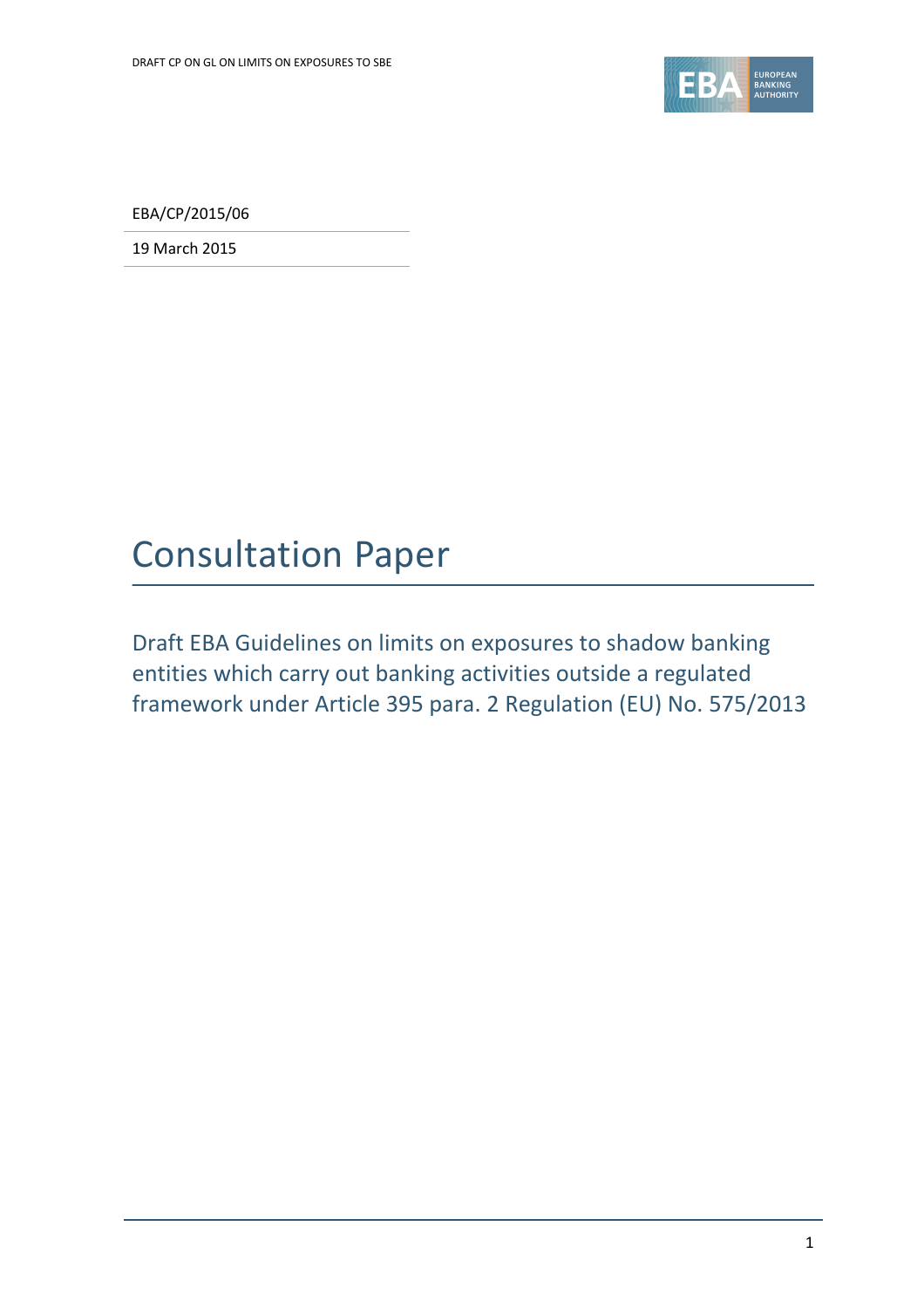

# **Contents**

|     | 1. Responding to this Consultation                                                                                                                                                                      | 3  |
|-----|---------------------------------------------------------------------------------------------------------------------------------------------------------------------------------------------------------|----|
|     | 2. Executive Summary                                                                                                                                                                                    | 4  |
|     | 3. Background and rationale                                                                                                                                                                             | 6  |
| 3.1 | General background                                                                                                                                                                                      | 6  |
|     | 4. Draft EBA Guidelines on limits on exposures to shadow banking entities which carry out<br>banking activities outside a regulated framework under Article 395 para. 2 Regulation (EU)<br>No. 575/2013 | 16 |
|     | Title I - Subject matter, scope and definitions                                                                                                                                                         | 17 |
|     | Title II – Requirements regarding limits to exposures to the shadow banking sector                                                                                                                      | 20 |
|     | Title III - Final provisions and implementation                                                                                                                                                         | 26 |
|     | 5. Accompanying documents                                                                                                                                                                               | 27 |
| 5.1 | Draft Cost-Benefit Analysis / Impact Assessment                                                                                                                                                         | 27 |
| 5.2 | Overview of questions for Consultation                                                                                                                                                                  | 33 |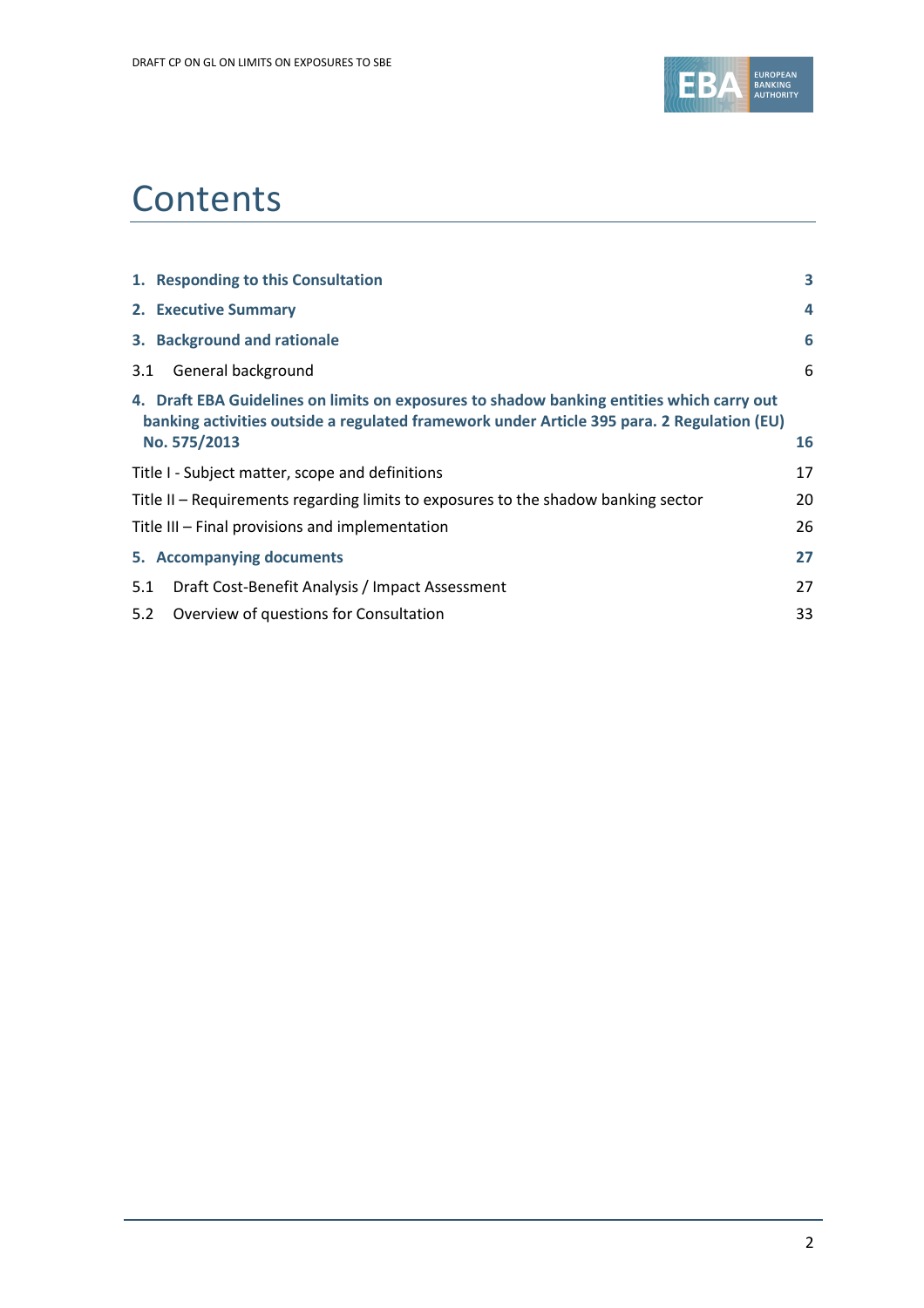

# 1. Responding to this Consultation

The EBA invites comments on all proposals put forward in this paper and in particular on the specific questions summarised in 5.2.

Comments are most helpful if they:

- **Fallengia Exercise 1** respond to the question stated;
- **Example 3** indicate the specific point to which a comment relates;
- contain a clear rationale;
- provide evidence to support the views expressed/ rationale proposed; and
- **Example 2** describe any alternative regulatory choices the EBA should consider.

#### **Submission of responses**

To submit your comments, click on the 'send your comments' button on the consultation page by 19 June2015. Please note that comments submitted after this deadline, or submitted via other means may not be processed.

#### **Publication of responses**

Please clearly indicate in the consultation form if you wish your comments to be disclosed or to be treated as confidential. A confidential response may be requested from us in accordance with the EBA's rules on public access to documents. We may consult you if we receive such a request. Any decision we make not to disclose the response is reviewable by the EBA's Board of Appeal and the European Ombudsman.

### **Data protection**

The protection of individuals with regard to the processing of personal data by the EBA is based on Regulation (EC) N° 45/2001 of the European Parliament and of the Council of 18 December 2000 as implemented by the EBA in its implementing rules adopted by its Management Board. Further information on data protection can be found under the [Legal notice section](http://eba.europa.eu/legal-notice) of the EBA website.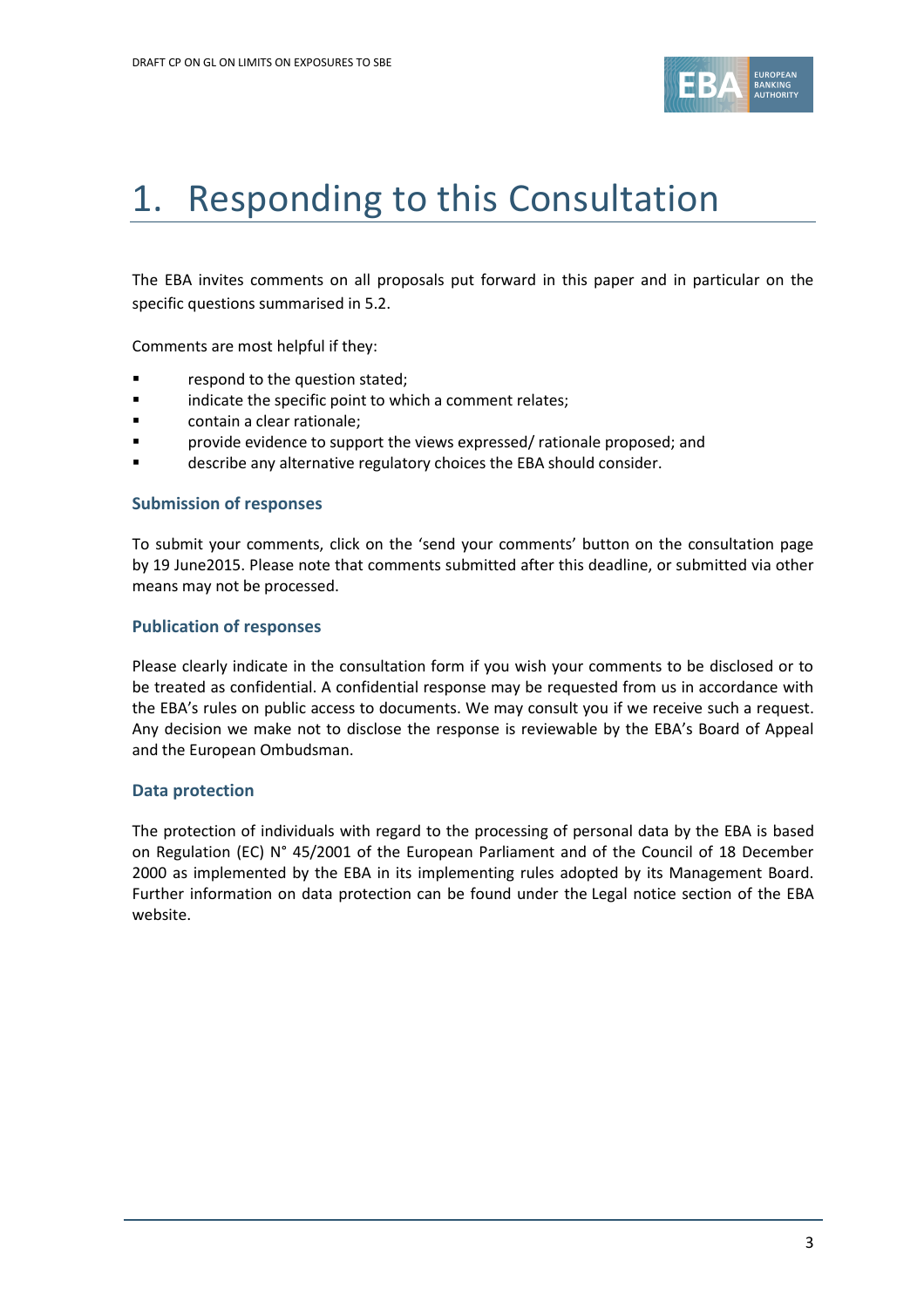

# 2. Executive Summary

The EBA has a mandate to develop guidelines to set appropriate aggregate limits or tighter individual limits on exposures to shadow banking entities which carry out banking activities outside a regulated framework under Article 395(2) of Regulation (EU) No. 575/2013 (CRR).

Article 395(2) of CRR reads: '*EBA shall, in accordance with Article 16 of Regulation (EU) No 1093/2010, taking into account the effect of the credit risk mitigation in accordance with Articles 399 to 403 as well as the outcomes of developments in the area of shadow banking and large exposures at the Union and international levels, issue guidelines by 31 December 2014 to set appropriate aggregate limits to such exposures or tighter individual limits on exposures to shadow banking entities which carry out banking activities outside a regulated framework.*

*In developing those guidelines, EBA shall consider whether the introduction of additional limits would have a material detrimental impact on the risk profile of institutions established in the Union, on the provision of credit to the real economy or on the stability and orderly functioning of financial markets.'*

The global financial crisis has revealed previously unrecognised fault lines which can transmit risk from the shadow banking system to the regulated banking system, putting the stability of the entire financial system at risk.

From a micro-prudential perspective, shadow banks are generally not subject to prudential regulation (or are not subject to the same standards of prudential regulation as core regulated entities such as institutions), do not provide access to deposit guarantee schemes to investors, and do not have access to central bank liquidity. To the extent that shadow banks carry out banklike activities, exposures to shadow banks are therefore inherently risky - and thus worthy of specific limits, to be set by institutions as part of their internal processes, for individual exposures.

Macro-prudentially, institutions' exposures to shadow banks could be of concern for different reasons. Here, institutions' exposures to shadow banks undertaking bank-like activity may lead to regulatory arbitrage concerns, and worries that core banking activity may migrate systematically away from the regulated sector 'into the shadows'. In order to seek profits, institutions may still actively seek ways to arbitrage the rules by funding risky shadow banks.

To minimise the risks posed to institutions arising from their exposures to shadow banking entities, the Guidelines lay down requirements for institutions to set limits to their individual exposures to shadow banking entities (alleviating primarily the micro-prudential concerns expressed above) and to the shadow banking sector in its entirety (alleviating macro-prudential concerns).

In the absence of a definition in the CRR of the terms 'shadow banking entities', 'banking activities' and 'regulated framework' it has been necessary to develop a definition of those terms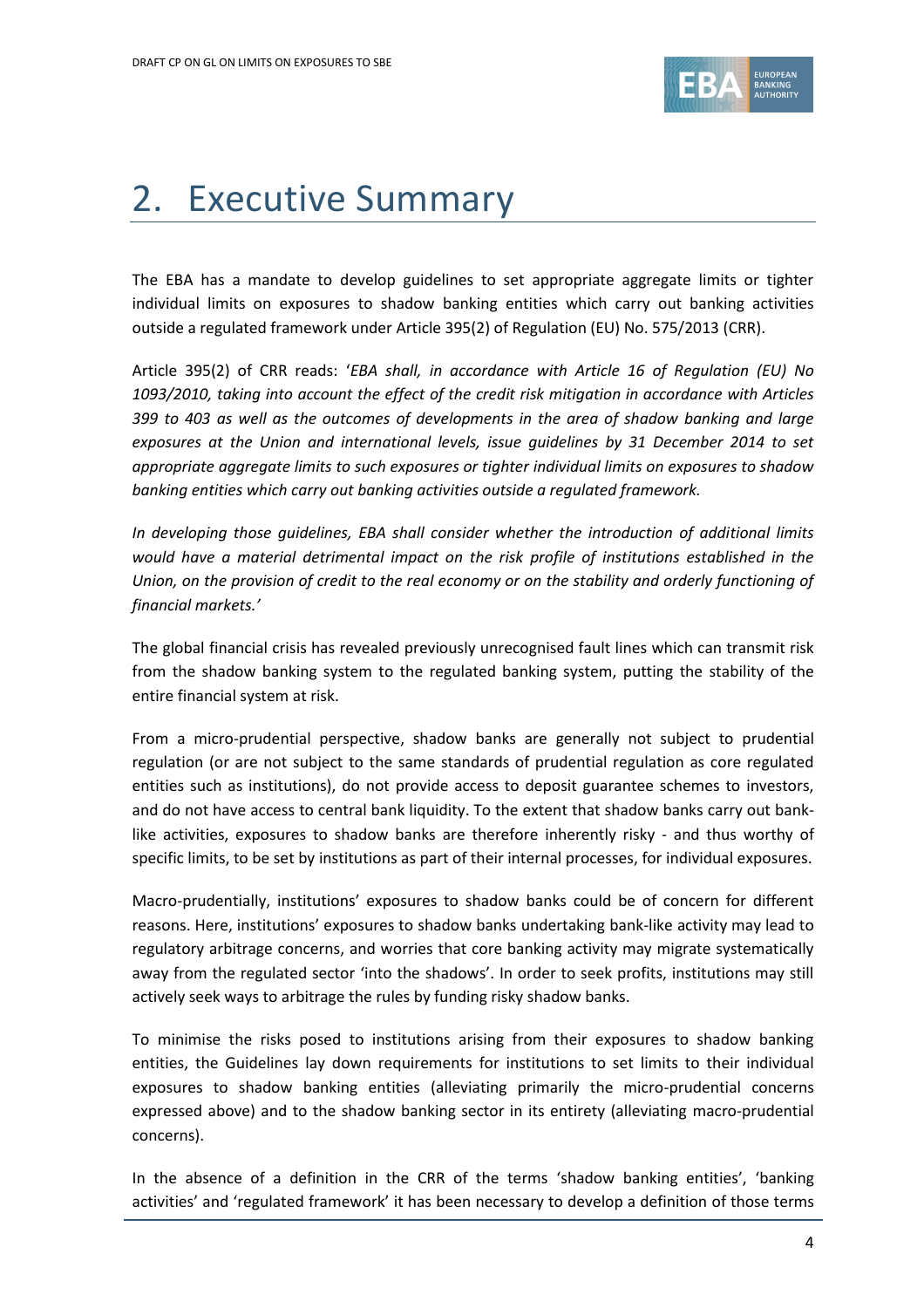

for the purposes of the guidelines. The definitions proposed aim at capturing entities that are not subject to appropriate prudential supervision and therefore pose the greatest risks and are in line with the previous EBA Opinion and Report on the perimeter of credit institutions<sup>1</sup>.

In prescribing the approach institutions should adopt for the purposes of setting appropriate individual and aggregate limits for exposures to shadow banking entities, these guidelines will establish a harmonised approach for mitigating the risks identified above. These guidelines will also help inform the Commission's work in relation to its report on the appropriateness and impact of imposing limits on exposures to shadow banking entities under Article 395(2) of the CRR.

<sup>&</sup>lt;sup>1</sup> The Opinion and Report are available here: [http://www.eba.europa.eu/-/eba-publishes-an-opinion-on](http://www.eba.europa.eu/-/eba-publishes-an-opinion-on-the-perimeter-of-credit-institutions)[the-perimeter-of-credit-institutions.](http://www.eba.europa.eu/-/eba-publishes-an-opinion-on-the-perimeter-of-credit-institutions)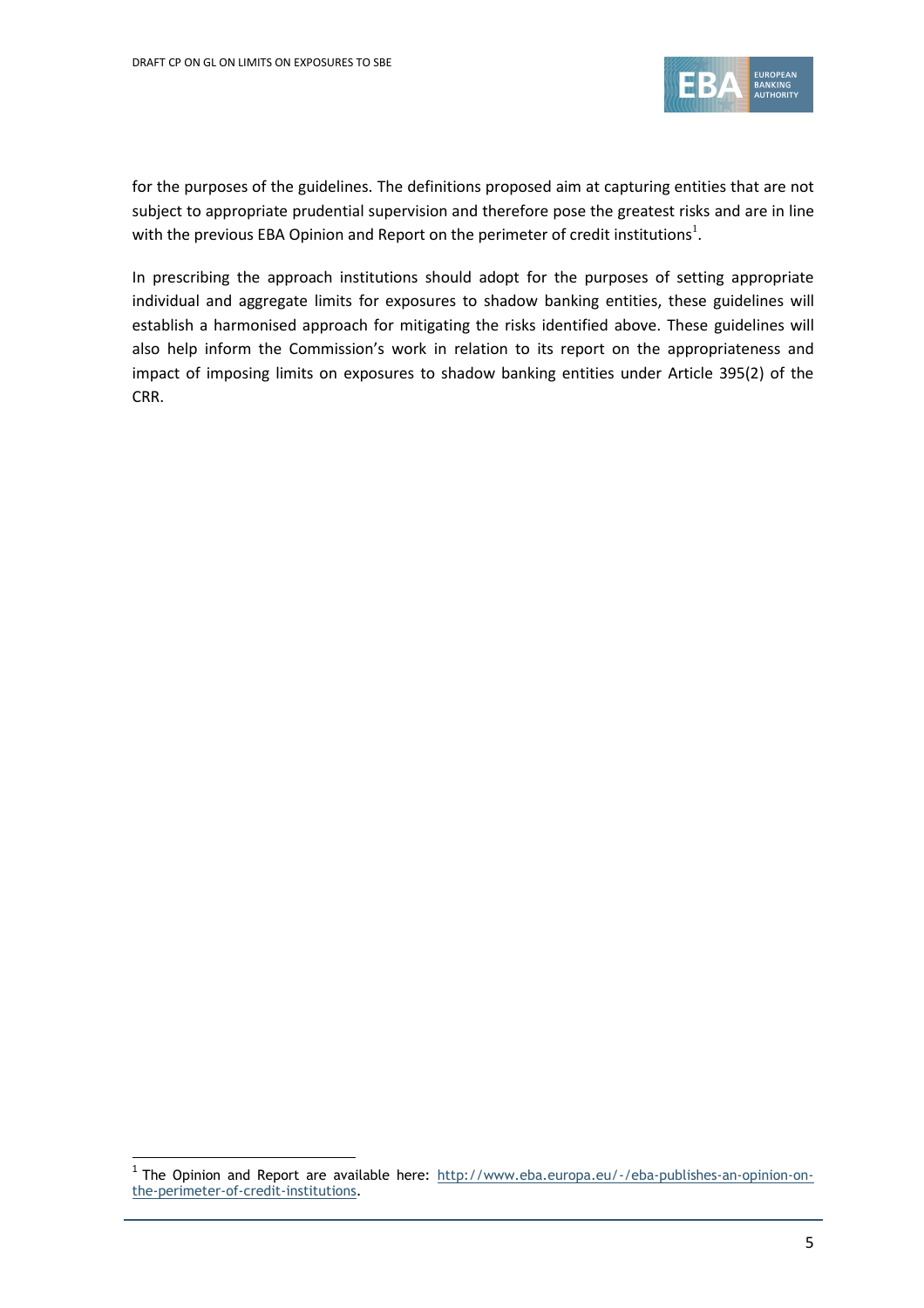

# 3. Background and rationale

## 3.1 General background

- 1. Shadow banking can complement traditional banking by expanding valuable access to credit in support of economic activity or by supporting market liquidity, maturity transformation and risk sharing thereby supporting growth in the real economy. For example, various types of non-bank funds have been stepping in (often as intermediaries for insurance companies and pension funds) to provide long-term credit to the private sector while banks have been repairing their balance sheets and retrenching from certain activities<sup>2</sup>. Moreover, in the euro area, recent data shows that lending by shadow banks as a proportion of total lending is rising<sup>3</sup>. Research also suggests that shadow banking often enhances the efficiency of the financial sector by enabling better risk sharing and maturity transformation and by deepening market liquidity<sup>4</sup>.
- 2. However, the global financial crisis has revealed previously unrecognised fault lines in the shadow banking system which put the stability of the financial system at risk. These include a heavy reliance on short-term wholesale funding and a general lack of transparency which masked the increasing amounts of leverage, maturity and liquidity transformation in the runup to the crisis, and in turn increased the vulnerability of shadow banks to runs. The subsequent fire sale of assets by shadow banks helped spread the stress to the traditional banking system.
- 3. A number of international regulatory initiatives relating to shadow banking are in progress. For example, in April 2011 the Financial Stability Board (FSB) published Recommendations to Strengthen Oversight and Regulation of Shadow Banking<sup>5</sup> and in April 2014 the Basel Committee on Banking Supervision (BCBS) published a revised supervisory framework for measuring and controlling large exposures, which includes exposures to shadow banks<sup>6</sup>. At the EU level, the Commission has adopted a proposal for a regulation aimed at increasing transparency of certain transactions outside the regulated banking sector<sup>7</sup>. Additionally, work

 $\overline{2}$ See IMF Global Financial Stability Report, April 2014 available here: [http://www.imf.org/external/pubs/FT/GFSR/2014/01/index.htm.](http://www.imf.org/external/pubs/FT/GFSR/2014/01/index.htm)

 $^3$  See IMF Global Financial Stability Report, October 2014 available here: IMF Global Financial Stability Report, October 2014 and the Financial Stability Board's Global Shadow Banking Monitoring Report 2014 available here: http://www.financialstabilityboard.org/2014/11/global-shadow-banking-monitoring-report-2014/.

<sup>&</sup>lt;sup>4</sup> Claessens, Stijn, Zoltan Pozsar, Lev Ratnovski, and Manmohan Singh. December 2012. "Shadow Banking: Economics and Policy." IMF Staff Discussion Note SDN/12/12, International Monetary Fund, Washington.

<sup>&</sup>lt;sup>5</sup>The FSB's Recommendations are available here: http://www.financialstabilityboard.org/2011/10/financial-stabilityboard-publishes-recommendations-to-strengthen-oversight-and-regulation-of-shadow-banking/.

<sup>&</sup>lt;sup>6</sup> Supervisory framework for measuring and controlling large exposures - final standard, Basel Committee on Banking Supervision, Bank for International Settlements, April 2014.

<sup>&</sup>lt;sup>7</sup> Proposal for a regulation of the European Parliament and of the Council on reporting and transparency of securities financing transactions, European Commission, January 2014.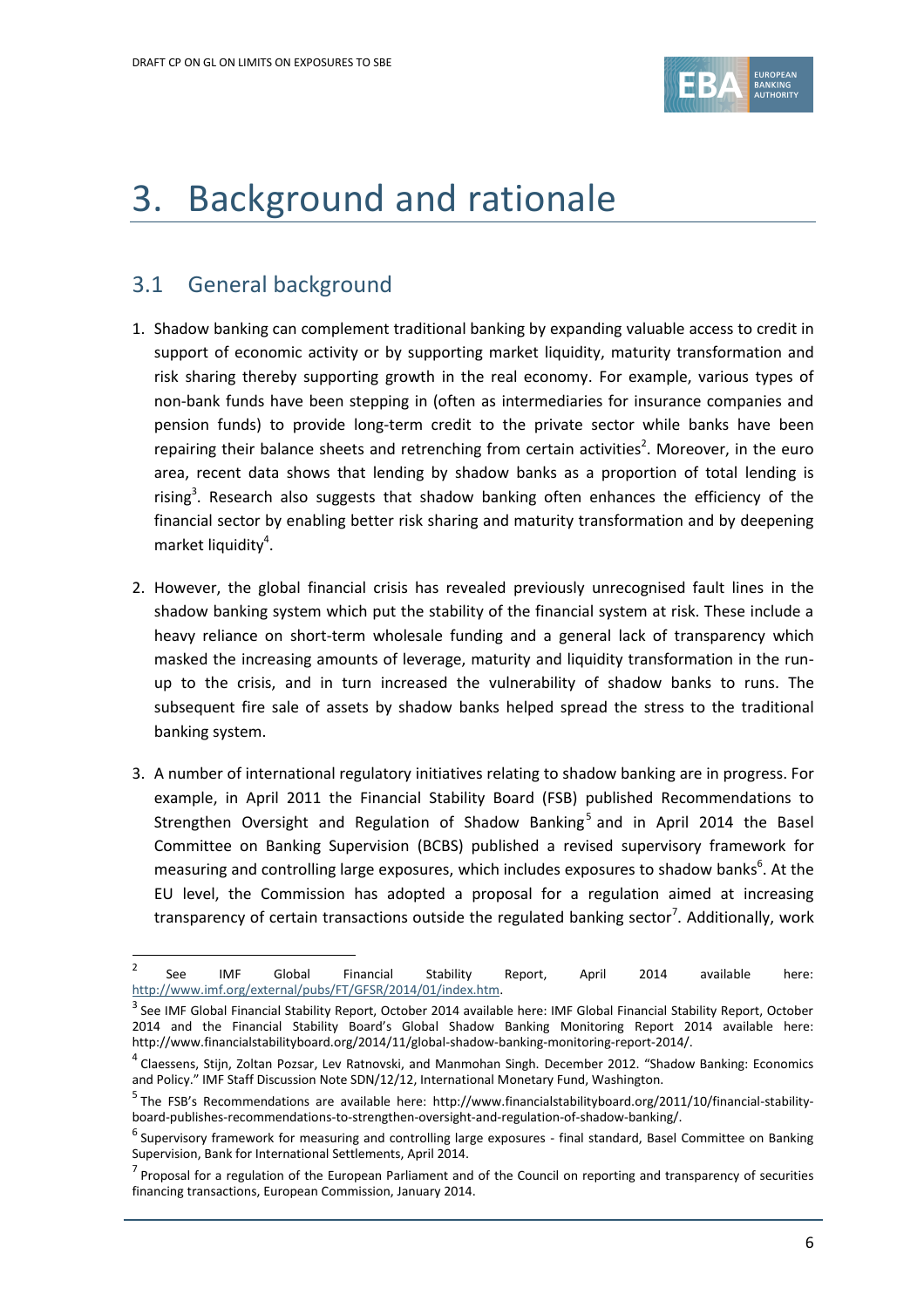

has been undertaken to analyse the scope of the perimeter of credit institutions in the EU the results of which are set out in the EBA's Opinion and Report on the perimeter of credit institutions<sup>8</sup> and at the international level, work led by the BCBS is underway on accounting and regulatory approaches to consolidation. The FSB is also conducting intensive monitoring of the shadow banking sector<sup>9</sup>.

### **3.1.1 Concerns regarding shadow banks**

- 4. Whilst some activities carried out by shadow banks can have beneficial effects as regards the financing of the real economy and fostering growth, they also generate a number of specific risks from a prudential viewpoint that may warrant regulatory attention.
	- *Run risk and/or liquidity problems*: Shadow banks are potentially vulnerable to runs (withdrawal of deposit-like assets due to panic, early redemptions due to a confidence crisis) and/or liquidity problems (liquidation of assets at fire sale prices), stemming from credit exposures, high leverage and liquidity and maturity mismatches between assets and liabilities. These risks are usually exacerbated because shadow banks do not have sectoral liquidity backstops and are subject to less robust and comprehensive prudential standards and supervision.
	- *Interconnectivity and spillovers:* Shadow banks tend to be highly correlated and interconnected to the regulated banking sector due to ownership linkages, explicit and implicit credit commitments and as direct counterparties. In times of stress this can, directly or indirectly, generate systemic risks through contagion effects both between shadow banks or between such entities and the regulated banking sector, leading to a flight to quality and fire sales of assets.
	- *Excessive leverage and procyclicality*: The maturity mismatch and liquidity risks are exacerbated by shadow banks' ability to engage in highly leveraged or otherwise risky financial activities. Highly leveraged structures are more likely to become insolvent in the case of unexpected negative events due to inadequate loss-absorbing capacity, abrupt deleveraging and inability to rollover financing needs. The crystallisation of such events can trigger a confidence crisis in the regulated banking sector, leading to severe impairment of funding sources.
	- *Opaqueness and complexity*: The opaque and complex nature of governance and ownership structures of shadow banks and their relationships with the regulated banking sector constitute vulnerabilities, since during period of stress, investors tend to retrench and flee to safe, high quality and liquid assets. The inherent agency problem, caused by the separation of financial intermediation activities across multiple shadow banks, also contributes to vulnerabilities in the financial system. There is also a lack of disclosure

<sup>&</sup>lt;sup>8</sup> The EBA's Opinion and Report are available here: [https://www.eba.europa.eu/-/eba-publishes-an-opinion-on-the](https://www.eba.europa.eu/-/eba-publishes-an-opinion-on-the-perimeter-of-credit-institutions)[perimeter-of-credit-institutions.](https://www.eba.europa.eu/-/eba-publishes-an-opinion-on-the-perimeter-of-credit-institutions)

 $^9$  See for example the FSB's Global Shadow Banking Monitoring Report 2014 as referred to in footnote 2.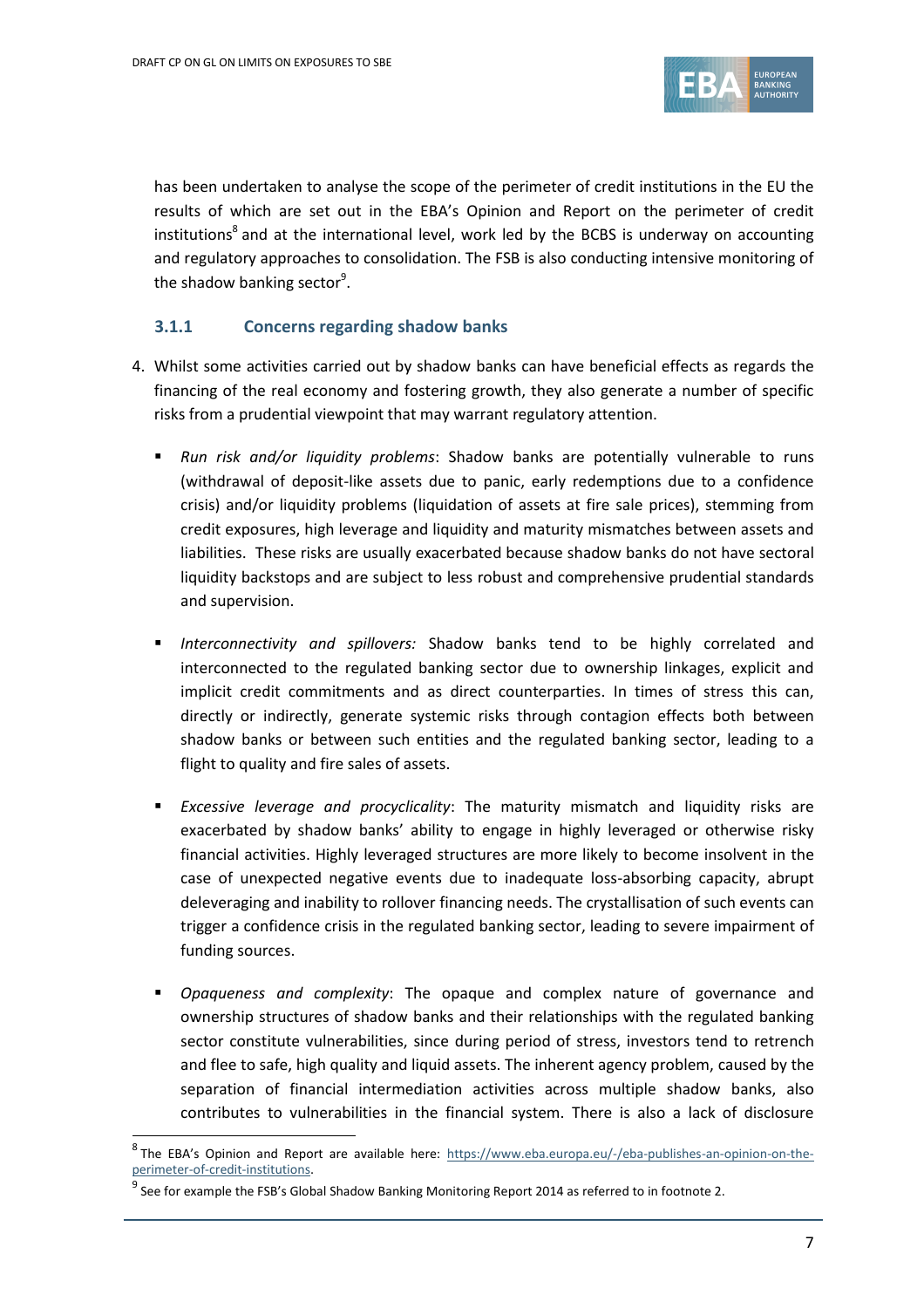

(regarding collateral, assets or value thereof) due to their activities being unregulated or subject to light touch prudential regulation.

## **3.1.2 Legal mandate and definitions used**

- 5. The EBA has the mandate under Regulation (EU) No. 575/2013 (the CRR) to issue guidelines to set limits on institutions' exposures to shadow banking entities.
- 6. Article 395(2) of the CRR reads as follows:

"*EBA shall, in accordance with Article 16 of Regulation (EU) No 1093/2010, taking into account the effect of the credit risk mitigation in accordance with Articles 399 to 403 as well as the outcomes of developments in the area of shadow banking and large exposures at the Union and international levels, issue guidelines by 31 December 2014 to set appropriate aggregate limits to such exposures or tighter individual limits on exposures to shadow banking entities which carry out banking activities outside a regulated framework.* 

*In developing those guidelines, EBA shall consider whether the introduction of additional limits would have a material detrimental impact on the risk profile of institutions established in the Union, on the provision of credit to the real economy or on the stability and orderly functioning of financial markets."*

- 7. In the absence of a definition in the CRR of the terms 'shadow banking entities', 'banking activities' and 'regulated framework', for the purposes of the Guidelines, the EBA defines shadow banking entities as entities that:
	- a. are carrying out credit intermediation activities, defined as bank-like activities involving maturity transformation, liquidity transformation, leverage, credit risk transfer or similar activities; and
	- b. are not within the scope of prudential consolidation nor subject to solo prudential requirements under specified EU legislation (or equivalent third country legal frameworks). Entities referred to in Article 2(5) and Article 9(2) of Directive 2013/36/EU (CRD) are also not to be regarded as shadow banking entities.
- 8. This approach follows that set out in the EBA's Opinion and Report on the perimeter of credit institutions. In particular, the Guidelines do not prescribe an exhaustive list of activities that fall within the scope of credit intermediation activities. Instead, the description of 'credit intermediation' adopted in the aforementioned Opinion and Report<sup>10</sup>, which follows the approach prescribed by the FSB, has been adopted as this best describes the types of activities undertaken by shadow banking entities. The FSB has identified the four key features of credit intermediation as: (a) maturity transformation (borrowing short and lending/investing on longer timescales); (b) liquidity transformation (using cash-like liabilities to buy less liquid

.

<sup>10</sup> See footnote 8.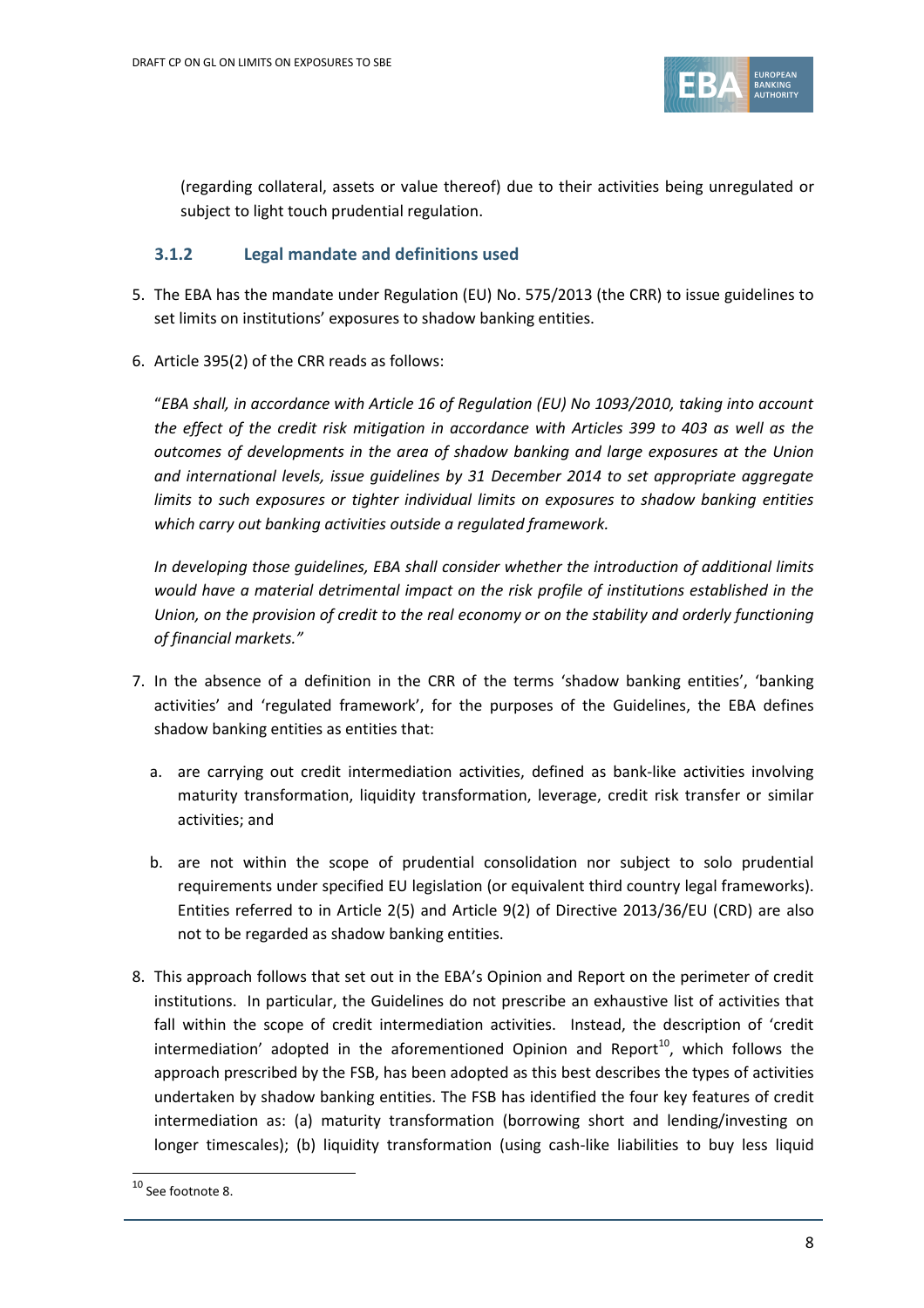

assets); (c) leverage; and (d) credit risk transfer (transferring the risk of credit default to another person for a fee). Examples of entities carrying out credit intermediation include money market funds, special purpose vehicles engaged in securitisation transactions, securities and derivatives dealers and companies engaged in factoring, leasing or hire purchase.

- 9. In order to assist institutions in identifying entities that are carrying out credit intermediation activities, the Guidelines make clear that entities carrying out one or more of the activities listed in the following points of Annex 1 of the CRD shall be automatically regarded as carrying out credit intermediation activities: points 1 (taking deposits and other repayable funds), 2 (lending), 3 (financial leasing), 6 (guarantees and commitments), 7 (trading for own account or for account of customers in specified forms of financial instrument), 8 (participation in securities issues and the provision of services relating to such issues), 10 (money broking), and 11 (portfolio management and advice). However, this should not be taken as an exhaustive list of activities within the scope of 'credit intermediation'. Rather, this approach simply confirms specific cases in which entities are to be positively identified as carrying out credit intermediation activities for the purposes of the Guidelines.
- 10.The second limb of the definition of shadow banking entities for the purposes of the Guidelines carves out certain entities from the scope of the definition (and therefore from the scope of the Guidelines). These are entities that are subject to an appropriate and sufficiently robust prudential framework. For example, under this approach credit institutions, investment firms, insurers and entities established in third countries which are subject to prudential requirements which are considered to be equivalent to those applied in the Union are out of scope. Furthermore, entities subject to consolidated prudential supervision (whether as a result of EU legislation, applicable national legislation, or an equivalent third country legal framework) are out of scope.
- 11.As such the Guidelines focus on institutions' exposures to entities that pose the greatest risks both in terms of the direct exposures institutions face and also the risk of credit intermediation being carried out outside the regulated framework (see further below). These entities include unregulated financial sector entities such as special purpose entities and special purposes vehicles (SPEs and SPVs) not covered by consolidated prudential supervision.
- 12.As regards funds, these tend to engage in maturity and liquidity transformation and are generally regarded as outside the traditional banking sector.<sup>11</sup> Therefore, *prima facie*, they should be in scope of the definition of shadow banking entity.
- 13.However, some funds are regulated pursuant to prudential frameworks similar to those applied to credit institutions and investment firms. In particular, in the EU the UCITS Directive (Directive 2009/65/EC) prescribes a robust set of requirements under which undertakings for collective investment in transferable securities, and their managers, operate. These include

.

 $11$  For example, see the FSB's Global Shadow Banking Monitoring Report 2014.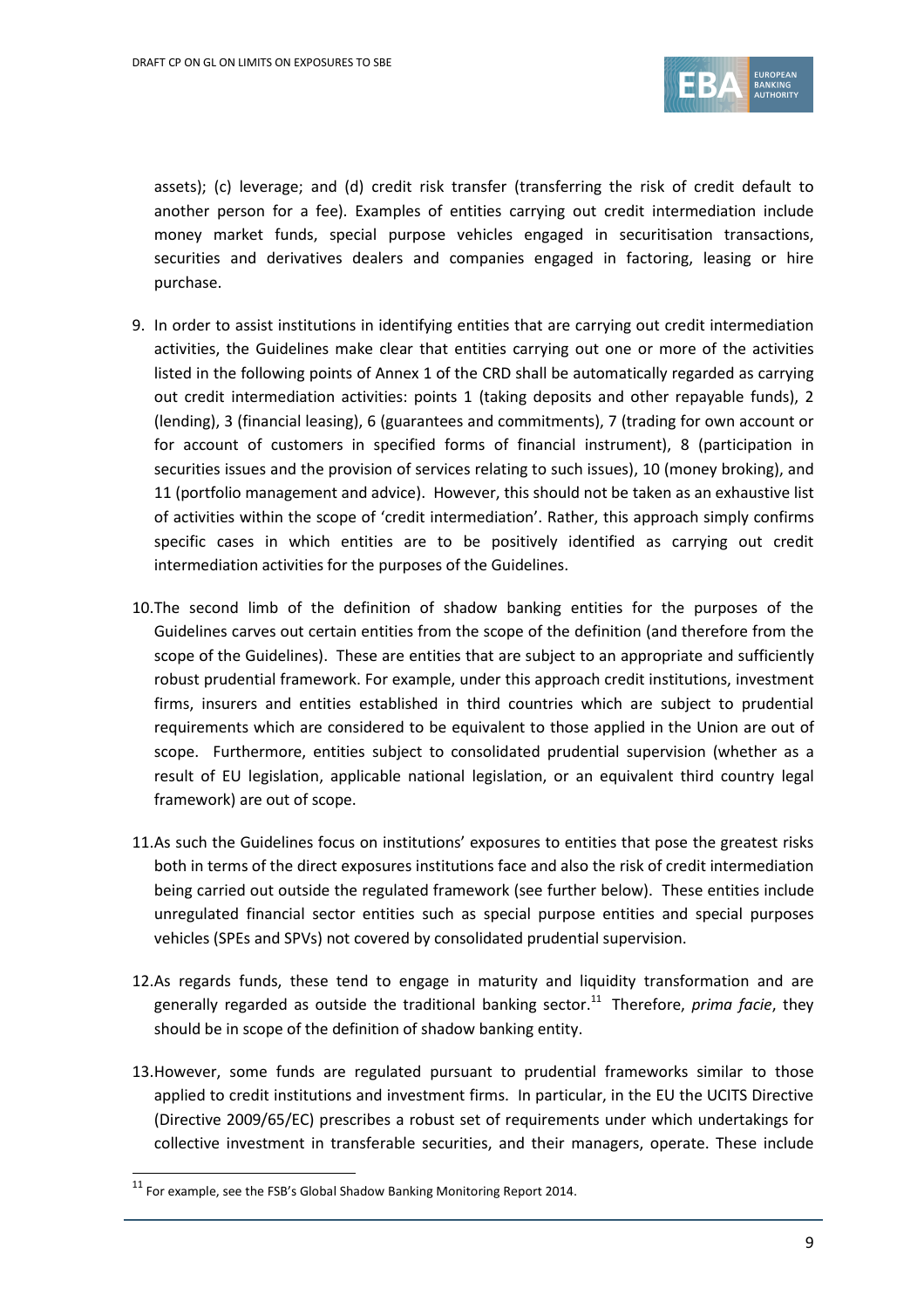

requirements on the asset manager (initial capital, own funds and internal control requirements) and the managed funds (e.g. limits to leverage and concentration). Therefore, such funds do not pose the same level of risk to institutions in terms of credit and step-in/bailout risk (e.g. due to reputational, franchise and other risks) as unregulated funds.

- 14.Notwithstanding these requirements it is proposed that all money market funds (MMFs), regardless of whether they operate under the rules of Directive 2009/65/EC, should be within the scope of the definition of shadow banking entity for the purposes of these Guidelines. This is because, as acknowledged by the European Commission in its proposal for a regulation on money market funds<sup>12</sup> (under negotiation), the average size of a MMF far exceeds the average size of a UCITS fund and, as acknowledged by the FSB and other institutions such as the International Organisation of Securities Commissions and the European Systemic Risk Board<sup>13</sup>, the systemic risks posed by such funds (in particular having regard to their interconnectedness with the banking sector) have not been addressed to an adequate degree through existing regulatory measures. Therefore, at this stage (in particular, pending agreement on the Commission's legislative proposal) the EBA proposes to include all MMFs within the scope of the definition of shadow banking entity. As such, all funds would be considered as falling in the scope of the definition of shadow banking entities except if they are non-MMF UCITS (and third country firms subject to equivalent requirements). All MMFs (being UCITS or AIFs), all AIFs and unregulated funds would fall in scope.
- 15.This approach is consistent with the approach described in the EBA's Opinion and Report on the perimeter of credit institutions<sup>14</sup> and the general focus of the policy debate on shadow banking within the European Union and in international contexts<sup>15</sup>.

### **3.1.3 Relation to other parts of the European rulebook**

- 16.The Guidelines complement the general large exposures framework (Part Four of the CRR). Exposures to shadow banking entities are subject to the general large exposures framework.
- 17.On 27 November 2014, the Commission Delegated Regulation (EU) No 1187/2014 of 2 October 2014 supplementing Regulation (EU) No 575/2013 of the European Parliament and of the Council as regards regulatory technical standards for determining the overall exposure to a

<sup>12</sup> The Commission's proposal is available here: [http://ec.europa.eu/finance/investment/money-market](http://ec.europa.eu/finance/investment/money-market-funds/index_en.htm)[funds/index\\_en.htm.](http://ec.europa.eu/finance/investment/money-market-funds/index_en.htm)

<sup>13</sup> IOSCO's recommendations are available here: [http://www.iosco.org/news/pdf/IOSCONEWS255.pdf.](http://www.iosco.org/news/pdf/IOSCONEWS255.pdf)

The ESRB's recommendations are available here: [https://www.esrb.europa.eu/pub/pdf/recommendations/2012/ESRB\\_2012\\_1.en.pdf?c9daf560cb3d72433ca237604eda](https://www.esrb.europa.eu/pub/pdf/recommendations/2012/ESRB_2012_1.en.pdf?c9daf560cb3d72433ca237604eda38af) [38af.](https://www.esrb.europa.eu/pub/pdf/recommendations/2012/ESRB_2012_1.en.pdf?c9daf560cb3d72433ca237604eda38af)

<sup>&</sup>lt;sup>14</sup> See footnote 8.

<sup>&</sup>lt;sup>15</sup> For example, see the Commission's (2013) Communication on shadow banking: [http://eur-lex.europa.eu/legal](http://eur-lex.europa.eu/legal-content/EN/TXT/PDF/?uri=CELEX:52013DC0614&from=EN)[content/EN/TXT/PDF/?uri=CELEX:52013DC0614&from=EN](http://eur-lex.europa.eu/legal-content/EN/TXT/PDF/?uri=CELEX:52013DC0614&from=EN), the IMF's 2014 Global Financial Stability Report: <http://www.imf.org/external/pubs/ft/gfsr/2014/02/> which includes at Chapter 2 an assessment of the size and riskiness of shadow banking around the globe, and the Financial Stability Board's 2014 Global Shadow Banking Monitoring Report available here: [http://www.financialstabilityboard.org/2014/11/global-shadow-banking-monitoring-report-](http://www.financialstabilityboard.org/2014/11/global-shadow-banking-monitoring-report-2014/)[2014/.](http://www.financialstabilityboard.org/2014/11/global-shadow-banking-monitoring-report-2014/)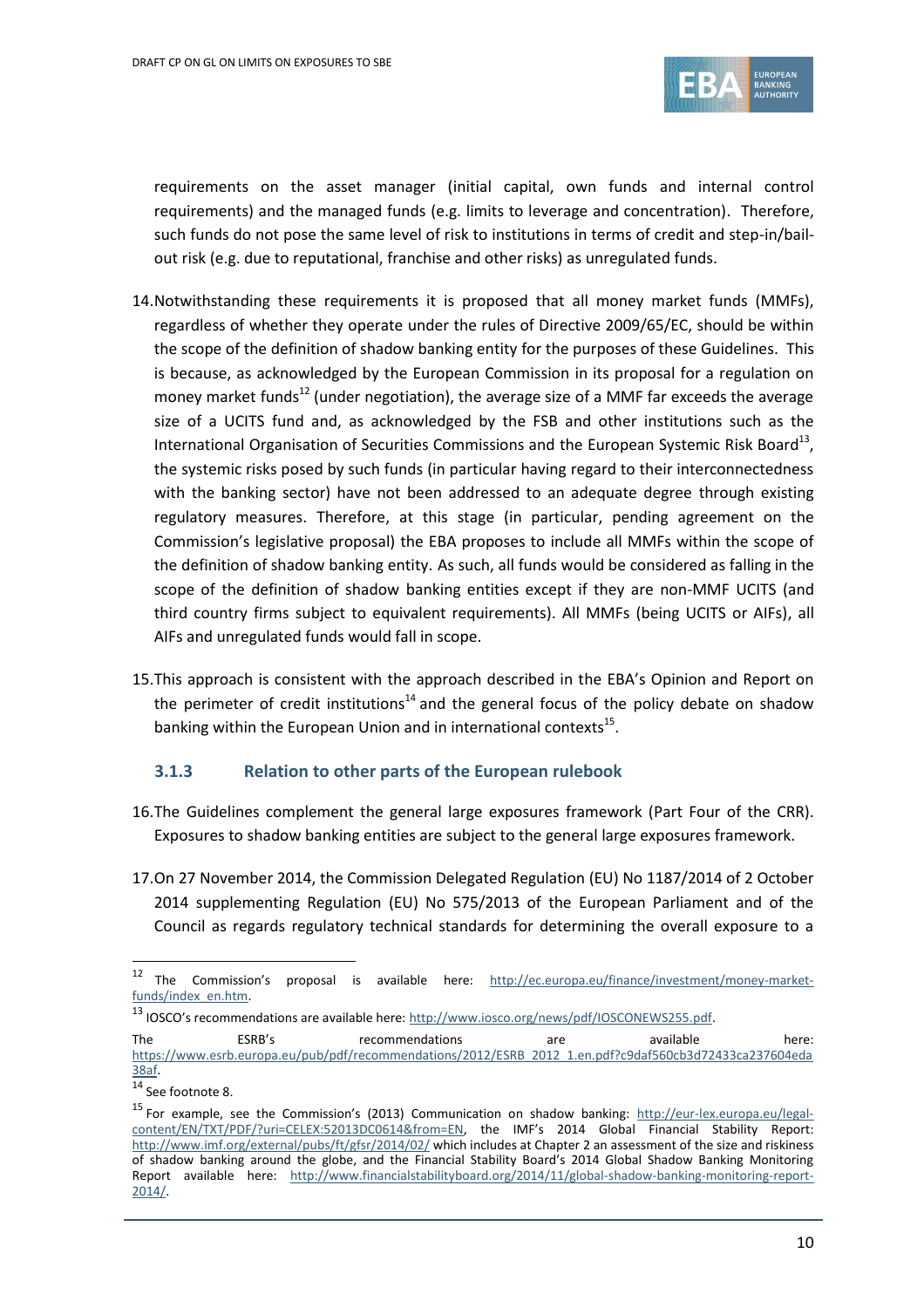

client or a group of connected clients in respect of transactions with underlying assets entered into force. This Regulation applies to all exposures through transactions with underlying assets, thus also including exposures that are within the scope of the Guidelines.

- 18.In addition, the EBA is considering updating the Guidelines on the identification of groups of connected clients under Article 4, Para. 1, No. 39 Regulation (EU) No. 575/2013, including providing greater clarity on how institutions and special purpose vehicles can be economically interdependent.
- 19.The Guidelines should be read in conjunction with supervisory powers under Supervisory Review and Evaluation Process (SREP) and Pillar 2. The articulation between these Guidelines and Pillar 2 is further developed in the following section.
- 20.Finally, the Guidelines are developed having regard to the Commission's mandate under Article 395 of the CRR to 'assess the appropriateness and the impact of imposing limits on exposures to shadow banking entities which carry out banking activities outside a regulated framework' by 31 December 2015.
- 21.In developing the Guidelines, the EBA is also mindful of other European and international workstreams in the area of shadow banking and large exposures. These include:
	- An assessment, by the Commission of the current scope of application of the EU banking prudential rules, as part of the Commission's broader workstream on shadow banking $^{16}$ . The EBA provided an opinion on this matter, at the request of the Commission, in November  $2014^{17}$ .
	- Work by the BCBS, on the scope of consolidation for prudential regulatory purposes to ensure all banks' activities are appropriately captured in prudential regimes. A public consultation on the proposals is expected by the end of 2015.
	- A peer review, to be launched by the FSB in 2015, regarding its member jurisdictions' implementation of the FSB's policy framework for shadow banks, as well as the results of the FSB's fifth shadow banking monitoring exercise in late 2015 $^{18}$ .

### **3.1.4 Rationale for limiting shadow banking exposures**

22.Potential risks could arise from institutions' exposures to shadow banks from both a microprudential and a macro-prudential perspective.

<sup>-&</sup>lt;br><sup>16</sup> <u>Shadow Banking – Addressing New Sources of Risk in the Financial Sector</u>, Commission, 4 November 2013

<sup>17</sup> [Opinion of the European Banking Authority on Matters Relating to the Perimeter of Credit Institutions,](https://www.eba.europa.eu/documents/10180/657547/EBA-Op-2014-12+(Opinion+on+perimeter+of+credit+institution).pdf) EBA/Op/2014/12, 27 November 2014

<sup>18</sup> [Updated G20 Roadmap towards Strengthened Oversight and Regulation of Shadow Banking in 2015,](https://www.google.co.uk/url?sa=t&rct=j&q=&esrc=s&frm=1&source=web&cd=1&cad=rja&uact=8&ved=0CCMQFjAA&url=https%3A%2F%2Fwww.g20.org%2Fsites%2Fdefault%2Ffiles%2Fg20_resources%2Flibrary%2Fupdated_g20_roadmap_strengthened_oversight_regulation_2015.pdf&ei=i5-BVIiQN8vKOcekgMgF&usg=AFQjCNHKPRebU9r0AUu69v09LD6tlxxiqQ&bvm=bv.80642063,d.ZWU) G20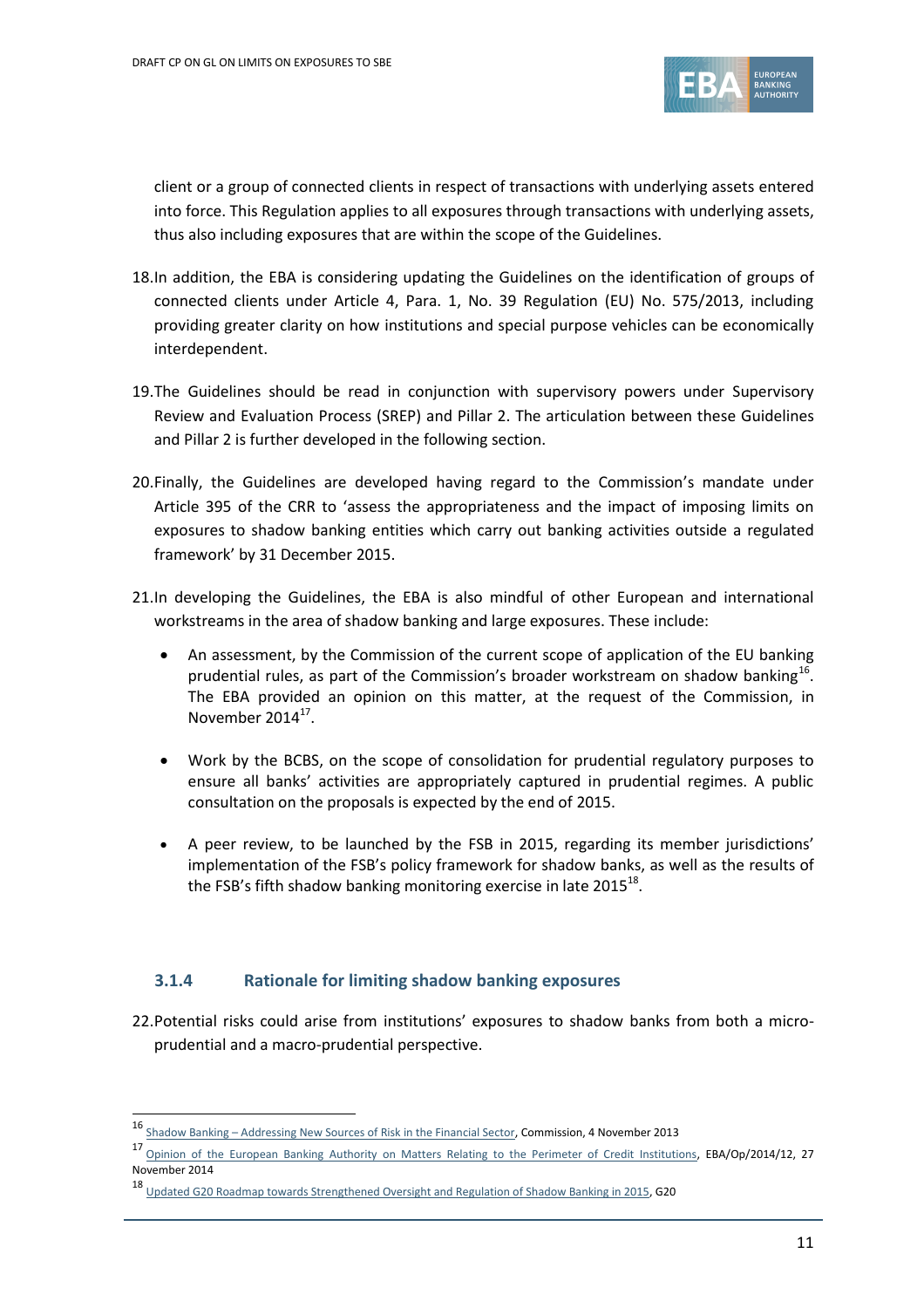

- 23.From a micro-prudential perspective, banking activities such as maturity and liquidity transformation are inherently risky. For this reason, institutions are subject to close prudential regulation, must participate in state-backed deposit insurance systems, and have access to central bank liquidity facilities. Shadow banks are generally not subject to prudential regulation (or are not subject to the same standards of prudential regulation as core regulated entities such as institutions), do not provide access to deposit guarantee schemes to investors, and do not have access to central bank liquidity. To the extent that shadow banks carry out banking activities, exposures to shadow banks may therefore be inherently risky - and thus worthy of specific limits, to be set by institutions as part of their internal processes.
- 24.Macro-prudentially, institutions' exposures to shadow banks could be of concern for different reasons. Here the focus is the role that institutions' funding of bank-like activity amongst shadow banks may play a part in increasing systemic risk across the financial system. One concern is that institutions' funding of large amounts of bank-like activity amongst shadow banks may result in an amplification of the credit cycle. Such a concern may arise from the observation that the flow of funds into shadow banks tends to be volatile. Moreover, the sharp accelerations of credit-flows (and implicit exposures) into shadow banks can result in volatile (and potentially unsustainable) credit flows into the real economy. An aggregate limit on institutions' exposures to the shadow banking sector could play a role in reducing the volatility of such flows.
- 25.Institutions' exposures to shadow banks undertaking bank-like activity may also lead to regulatory arbitrage concerns, and worries that core banking activity may migrate systematically away from the regulated sector 'into the shadows'. A range of regulations are now in place to address some of the arbitrage risks relating to shadow banks that were observed during the financial crisis. For example, the risk-weights on various forms of shadowbanking exposures have increased. Nonetheless, as the regulatory regime for institutions tightens, the pressure for bank-activity to be carried out elsewhere in the financial system increases. In order to seek profits, institutions may still actively seek ways to arbitrage the rules by funding risky shadow banks - which would then use the funds to lend money onwards to the real economy. Specific limits to the exposures institutions have to the shadow banks and to the shadow banking sector in its entirety may therefore be justified as a backstop against this risk.
- 26.Notwithstanding these micro-prudential and macro-prudential risks, EBA recognises that banking activities by some shadow banks can play a valuable role in providing alternative sources of funding to the real economy. Excessively reducing the availability of institutions' funding to shadow banks could therefore interfere with the flow of funds into the real economy. Moreover, the regulatory bodies, in the EU and at the global level, are still in the process of assessing the balance of risks and benefits that institutions' funding to different types of shadow banks represent. It is therefore considered to be premature to use the Guidelines to introduce a quantitative limit to institutions' exposures to shadow banks at the individual exposure or aggregate level. Instead, the proposed intervention is designed to place the responsibility on the banking sector to demonstrate that the risks highlighted above are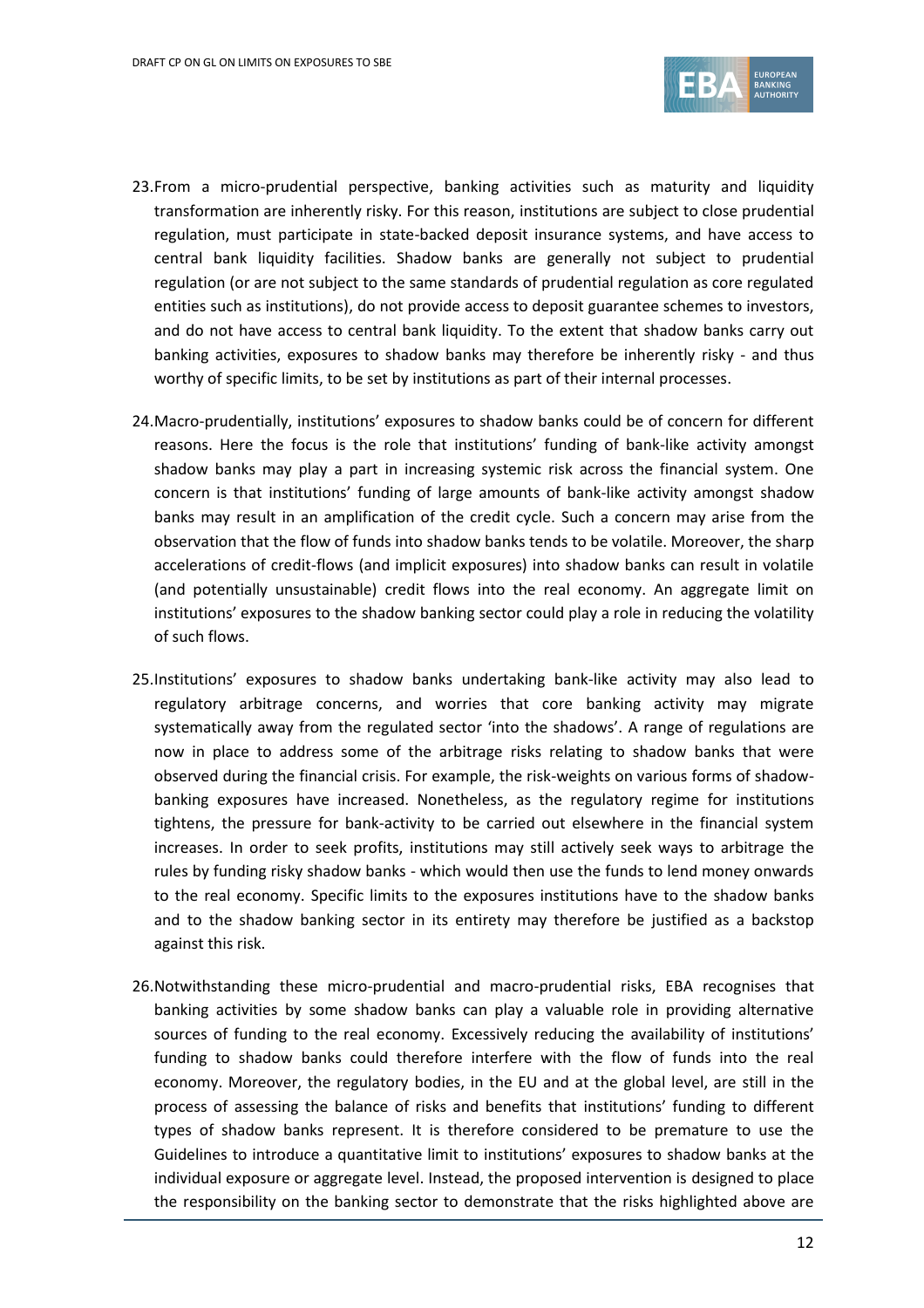

being managed effectively, in particular by improving, where necessary, the due diligence carried out before taking lending decisions, for instance to identify if the counterparty is carrying out credit intermediation and its regulatory status. Moreover, the approach aligns with the Commission's obligation to report in late 2015 on the potential merits of a legislative proposal to set a specific quantitative limit of some description at a later date.

- 27.Under the proposal put forward, institutions shall implement effective processes, as well as set aggregate and individual limits under the principal approach for limits. The limits will be set using criteria which are laid down in the Guidelines.
- 28.The rationale of the principal approach is to make sure institutions have sufficient information about their counterparties in the shadow banking sector to make an informed decision about their exposures to the shadow banking sector in general, as well as to any individual exposure to shadow banking entities. It shall be noted that there is no necessary sequence for the setting of limits: i.e. institutions do not have to set the aggregate limit first and then individual limits, nor the opposite. They have to set both aggregate and individual limits, in any order.
- 29.Institutions that cannot use the principal approach for limits as a result of their inability to take into account all the criteria, due to either an insufficient level of information about the activities of shadow banking entities to which they are exposed, or to the lack of effective processes to use that information, shall use a simpler approach ('the fallback approach') involving a set aggregate limit of 25%. Institutions would not be able to choose to use the fallback approach – this would prevent regulatory arbitrage.
- 30.One way to understand this 25% limit is to consider that in the absence of sufficient information, all exposures to shadow banking entities could be connected. Based on this rationale, the outcome of the fallback approach is to apply the 25% limit laid down under Article 395(1) of the CRR for groups of connected clients to the aggregate exposure to the shadow banking sector. However, this calibration has not been tested by an impact assessment at this stage; if needed, the approach might be refined on the basis of the data collection and also taking into account comments from industry participants during the consultation. At this stage, based on preliminary reasoning as explained in an example included as an explanatory box below<sup>19</sup>, it would seem that this 25% limit may be conservative.
- 31.The purpose of the fallback approach is twofold: it creates certainty about the possibility of setting a limit for any institution; in particular, less sophisticated institutions may not be able to apply all of the relevant criteria to use the principal approach. In that sense, the limit in the fallback approach can be seen as a way to ensure that non sophisticated banks apply a sufficiently tight limit to their exposures to shadow banking entities. But the conservative nature of the limit in the fallback approach can also work as an incentive for institutions to become more sophisticated in order to be able to apply the criteria.

.

<sup>&</sup>lt;sup>19</sup> See Page 23 below.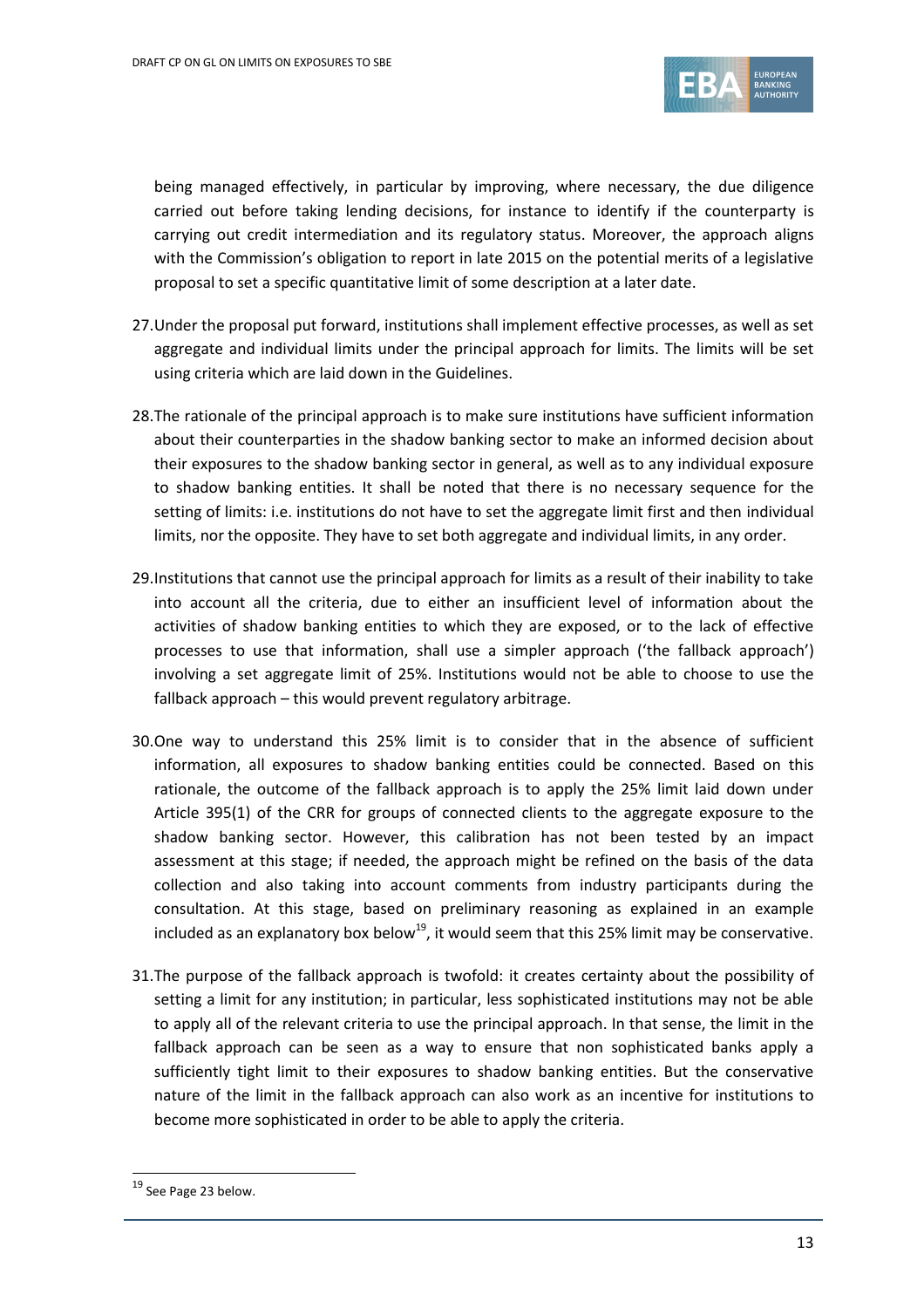

32.The CP proposes two versions of the fallback approach:

- a. Under the *first option*, the fallback approach has to be used for all exposures to shadow banking entities, when the institution is unable to apply the principal approach, even if this inability to apply the principal approach only concerns part of the exposures to shadow banking entities. At least in some cases (see example in the explanatory box) this 25% aggregate limit would be more conservative than the principal approach. If this is the case, the fallback approach could become an incentive for the institution to use the principal approach. Providing such an incentive would entail prudential benefits as the principal approach is only possible if the institution acquires sufficient relevant information about its counterparties to make an informed decision about its internal limits (that may be checked by the competent authority).
- b. The second option would entail using the fallback approach only for those exposures for which the principal approach could not be used. If there is only one exposure for which the principal approach could not be used, then the limit under the fallback approach would only apply to that exposure. In order not to make this method too lenient, those exposures where the principal approach cannot be applied should however still be included in the shadow banking sector for the purposes of the aggregate limit under the principal approach.
- 33.This second option would be similar to the method used under the RTS on the determination of the overall exposure to a client or a group of connected clients in respect of transactions with underlying assets. The fallback approach would in that case be more conservative when information is missing for a lot of exposures as the 25% limit of the fallback approach would be more likely to be binding. Conversely, it would be less likely to be binding in cases where the principal approach could be used for all but a few exposures. In addition, this option would be more complex operationally.
- 34.It can be argued that both approaches provide incentives for institutions to gain sufficient information about exposures to use the principal approach. The preliminary view of the EBA is that those incentives would be stronger in the case of Option 1 and that this approach should therefore be the one included in the final Guidelines.
- 35.An example and description of the circumstances for the use of the approaches are described in the explanatory box below<sup>20</sup>.
- 36.Two preliminary conclusions may be drawn from the example presented in the explanatory box:

.

<sup>&</sup>lt;sup>20</sup> See Page 23 below.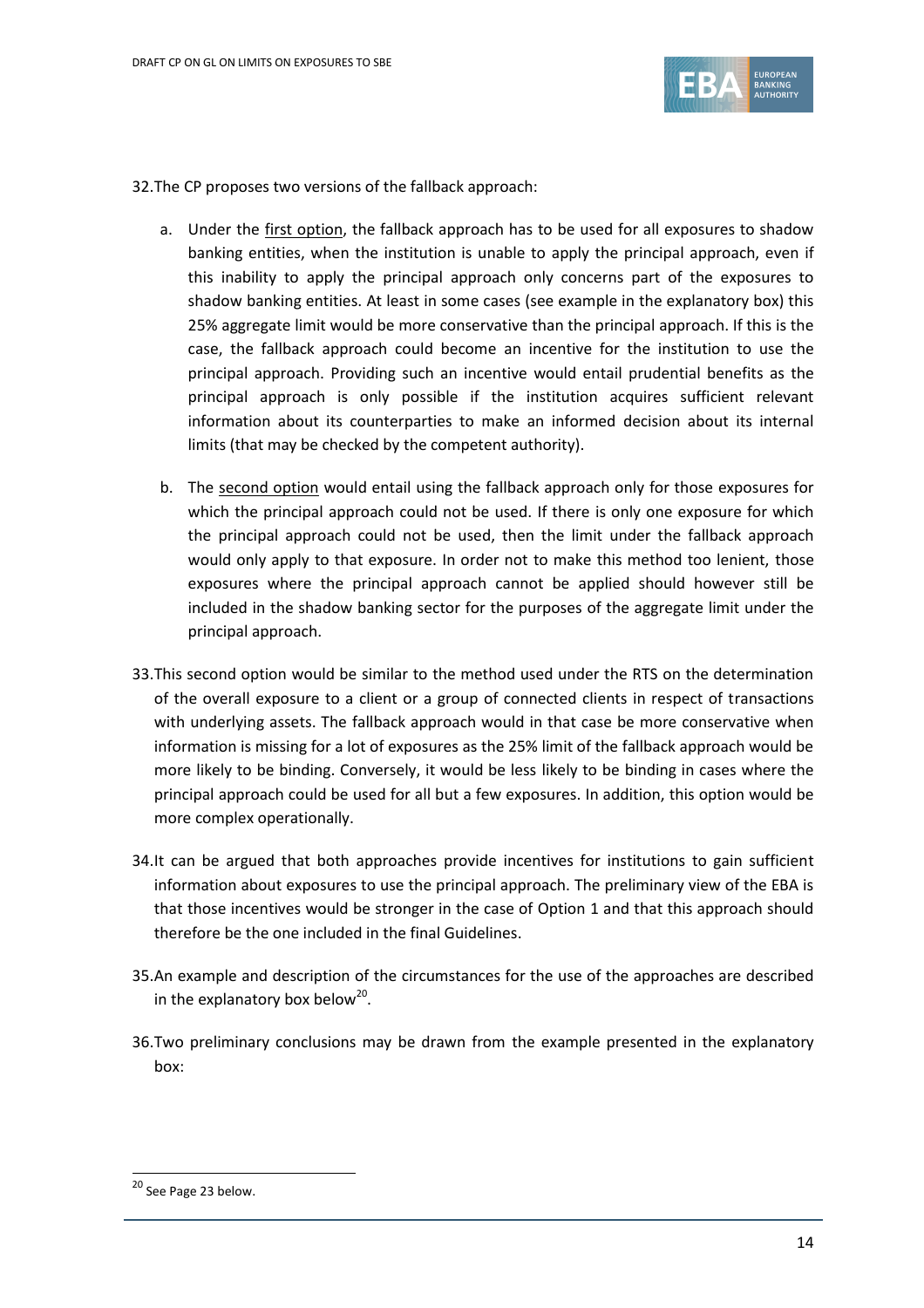

- a. If the Option 2 is followed, the fallback approach is not necessarily more conservative than the principal approach. If Option 1 is used, then the fallback approach can be more conservative than the principal approach.
- b. Furthermore, it does not appear that Option 2 could be more conservative than Option 1.
- 37.Comments are sought on those two approaches and especially regarding potential benefits of Option 2 that may have been overlooked so far.
- 38.All in all, the approach proposed in these Guidelines requires institutions to set risk tolerance levels for exposures to shadow banking entities within their overall business model and risk management framework, under the supervision of the competent authority. In this regard, it is recognised that some institutions may have a higher risk appetite for these types of exposures and this can be accommodated within the Guidelines once risks arising from these exposures are identified and appropriately mitigated. As such, this proposal is a first step to address the potential risks stemming from exposures to shadow banking entities. The EBA also intends to collect data about exposures to shadow banking entities in order to inform further work to be done on the topic by the Commission in accordance with its mandate under the last subparagraph of Article 395(2) of the CRR. As part of this mandate, the Commission may choose to propose imposing mandatory limits to exposures to shadow banking entities that are tighter than the limits currently laid down for large exposures in general. In any case, the EBA expects the final guidelines to be a useful input to the Commission's report.
- 39.Under this approach, competent authorities will retain the ability to take supervisory measures to address any risks arising from exposures to shadow banking entities, as appropriate, and in particular to assess and challenge the internal limits and risk mitigation plans set by institutions.
- 40.The competent authorities' assessment will be guided by the SREP under Article 97 of the CRD and in particular the technical criteria for the supervisory review and evaluation of exposure to and management of concentration risk by institutions under Article 98 of the CRD. Where it is deemed appropriate, consideration shall be given to the assignment of potential Pillar 2 requirements on specific institutions and where necessary, competent authorities may also impose additional requirements under Article 104 of the CRD where the risks arising from excessive exposures to shadow banking entities are not appropriately mitigated. The Guidelines aim to provide a more structured basis for supervisors to make such Pillar 2 judgements within the supervisory review process in relation to shadow banking exposures.
- 41.The combination of the chosen approach within the Guidelines with the parallel option for supervisors to apply Pillar 2 measures in certain cases will allow the right balance to be found between allowing institutions to set their risk appetite for exposures to shadow banking entities whilst also ensuring that their exposure does not result in excess risk to the financial system.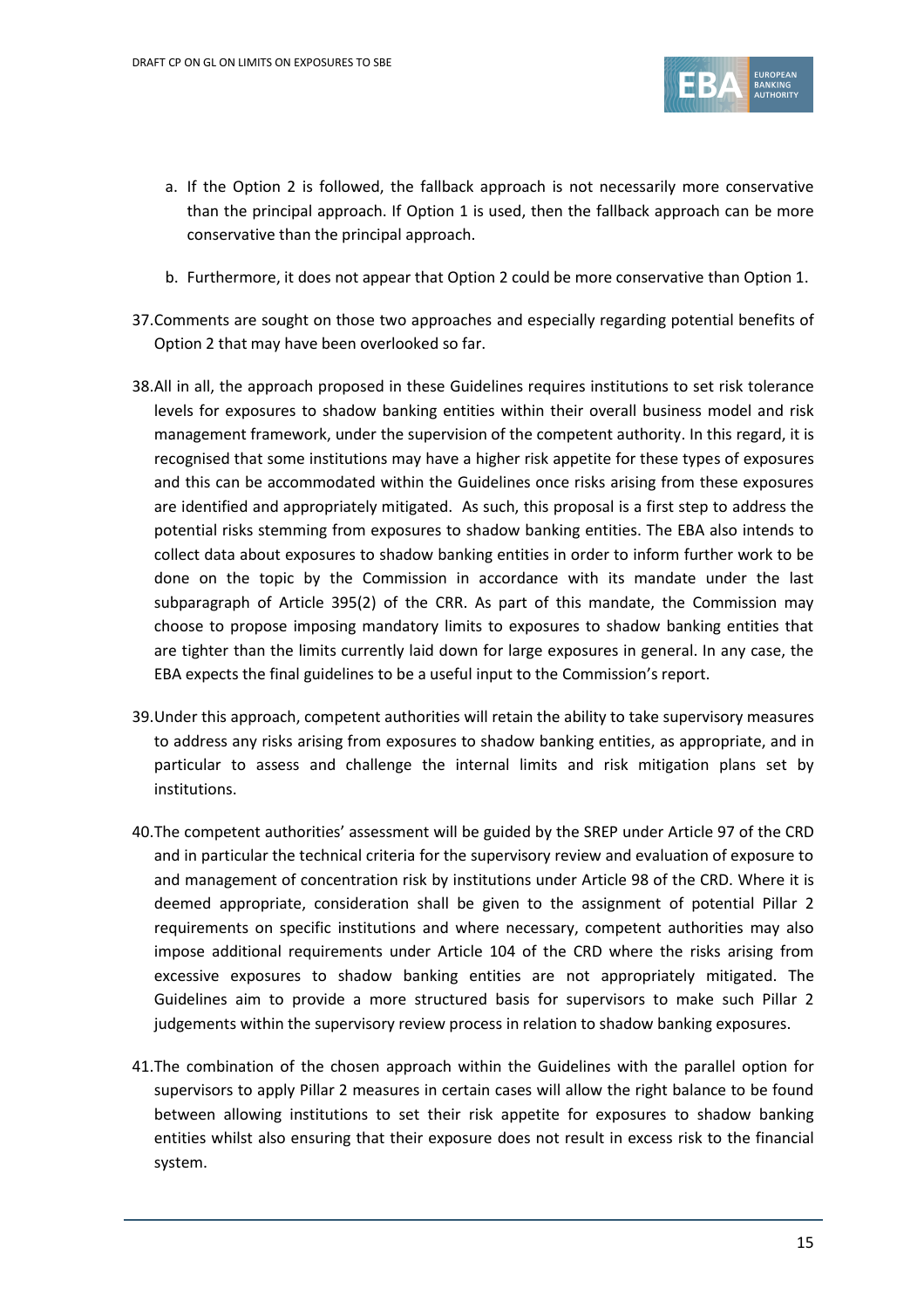

4. Draft EBA Guidelines on limits on exposures to shadow banking entities which carry out banking activities outside a regulated framework under Article 395 para. 2 Regulation (EU) No. 575/2013

*In between the text of the draft guidelines that follows, questions can be found on specific aspects of the proposed text, which respondents to the public consultation should consider in their responses.* 

### **Status of these Guidelines**

This document contains guidelines issued pursuant to Article 16 of Regulation (EU) No 1093/2010 of the European Parliament and of the Council of 24 November 2010 establishing a European Supervisory Authority (European Banking Authority), amending Decision No 716/2009/EC and repealing Commission Decision 2009/78/EC as subsequently amended by Regulation (EU) No 1022/2013 (*'the EBA Regulation'*). In accordance with Article 16(3) of the EBA Regulation, competent authorities and financial institutions must make every effort to comply with the guidelines.

Guidelines set out the EBA's view of appropriate supervisory practices within the European System of Financial Supervision or of how Union law should be applied in a particular area. The EBA therefore expects all competent authorities and financial institutions to whom guidelines are addressed to comply with guidelines. Competent authorities to whom guidelines apply should comply by incorporating them into their supervisory practices as appropriate (e.g. by amending their legal framework or their supervisory processes), including where guidelines are directed primarily at institutions.

### **Reporting Requirements**

According to Article 16(3) of the EBA Regulation, competent authorities must notify the EBA as to whether they comply or intend to comply with these guidelines, or otherwise with reasons for non-compliance, by dd.mm.yyyy. In the absence of any notification by this deadline, competent authorities will be considered by the EBA to be non-compliant. Notifications should be sent by submitting the form provided at Section 5 to compliance@eba.europa.eu with the reference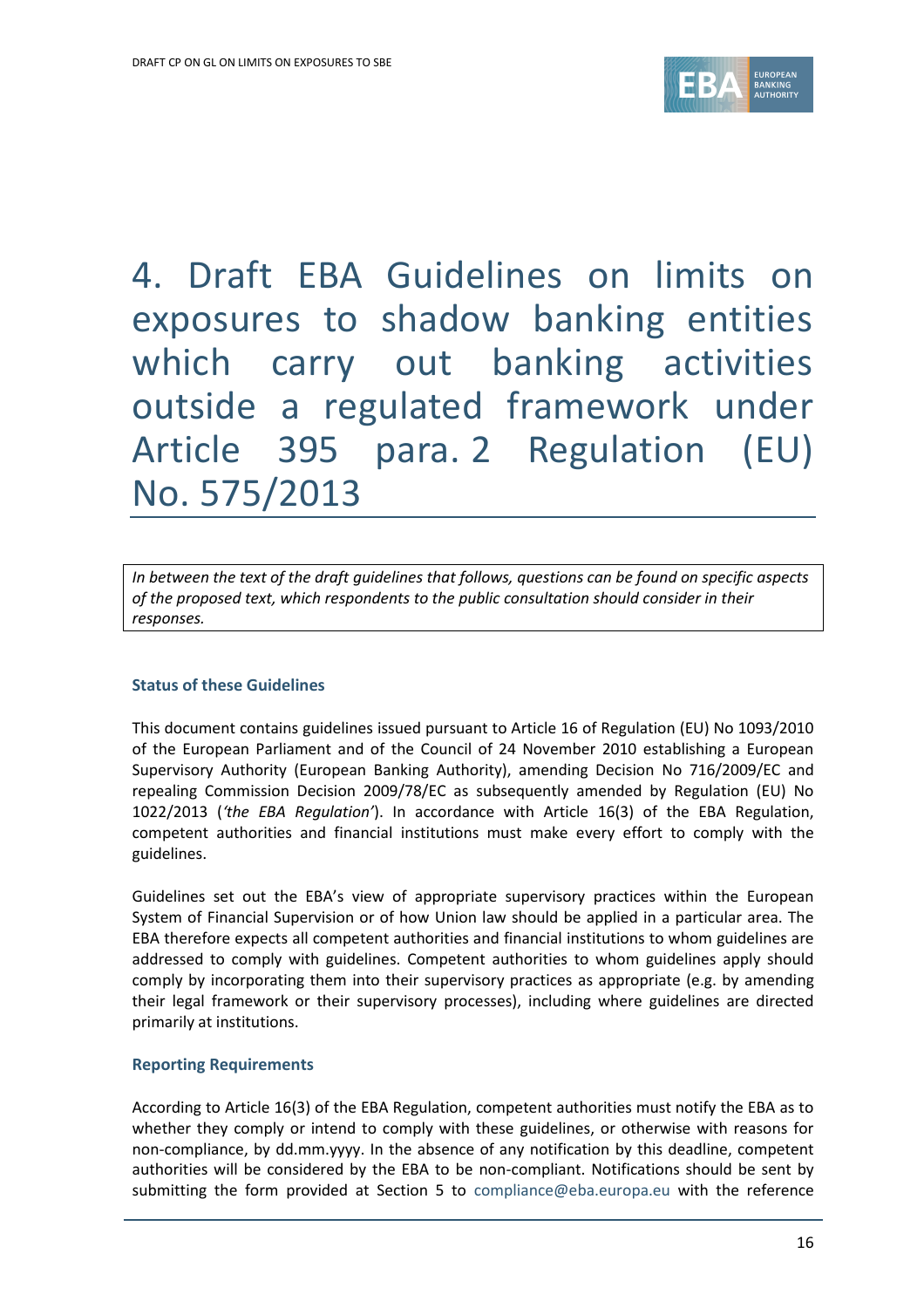

'EBA/GL/2014/xx'. Notifications should be submitted by persons with appropriate authority to report compliance on behalf of their competent authorities.

Notifications will be published on the EBA website, in line with Article 16(3) of the EBA Regulation.

## Title I - Subject matter, scope and definitions

### **Subject matter**

1. These guidelines provide guidance to institutions regarding the methodology that should be used by them, as part of their internal processes and policies for addressing and managing concentration risk arising from exposures to shadow banking entities. In particular, this guidance entails setting an aggregate limit on exposures to shadow banking entities which carry out banking activities outside a regulated framework, as well as tighter individual limits to exposures to such entities.

### **Scope**

- 2. These guidelines fulfil the mandate given to the EBA under Article 395(2) of Regulation (EU) No 575/2013 ('Capital Requirements Regulation' or 'CRR') to issue guidelines to set appropriate aggregate limits to exposures to shadow banking entities which carry out banking activities outside a regulated framework or tighter individual limits on exposures to such entities.
- 3. They also build in particular on Articles 73 and 74 of Directive 2013/36/EU ('Capital Requirements Directive' or 'CRD'), that require institutions to have sound, effective and comprehensive strategies and processes to assess and maintain on an ongoing basis the amounts, types and distribution of internal capital that they considered adequate to cover the nature and level of the risks to which they are or might be exposed, as well as effective processes to identify, manage, monitor and report such risks and adequate internal control mechanisms; and Articles 97 and 103 of CRD, which establish that competent authorities must review the arrangements, strategies, processes and mechanisms implemented by institutions to comply with CRR and CRD, and evaluate the risks to which the institutions are or might be exposed, and that they may apply the supervisory review and evaluation process ('SREP') to institutions which are or might be exposed to similar risks or pose similar risks to the financial system.
- 4. These guidelines apply to exposures to shadow banking entities as defined below.
- 5. These guidelines are addressed to competent authorities as defined in point (2) of Article 4 of the EBA Regulation and to institutions. Competent authorities should ensure that institutions apply these guidelines.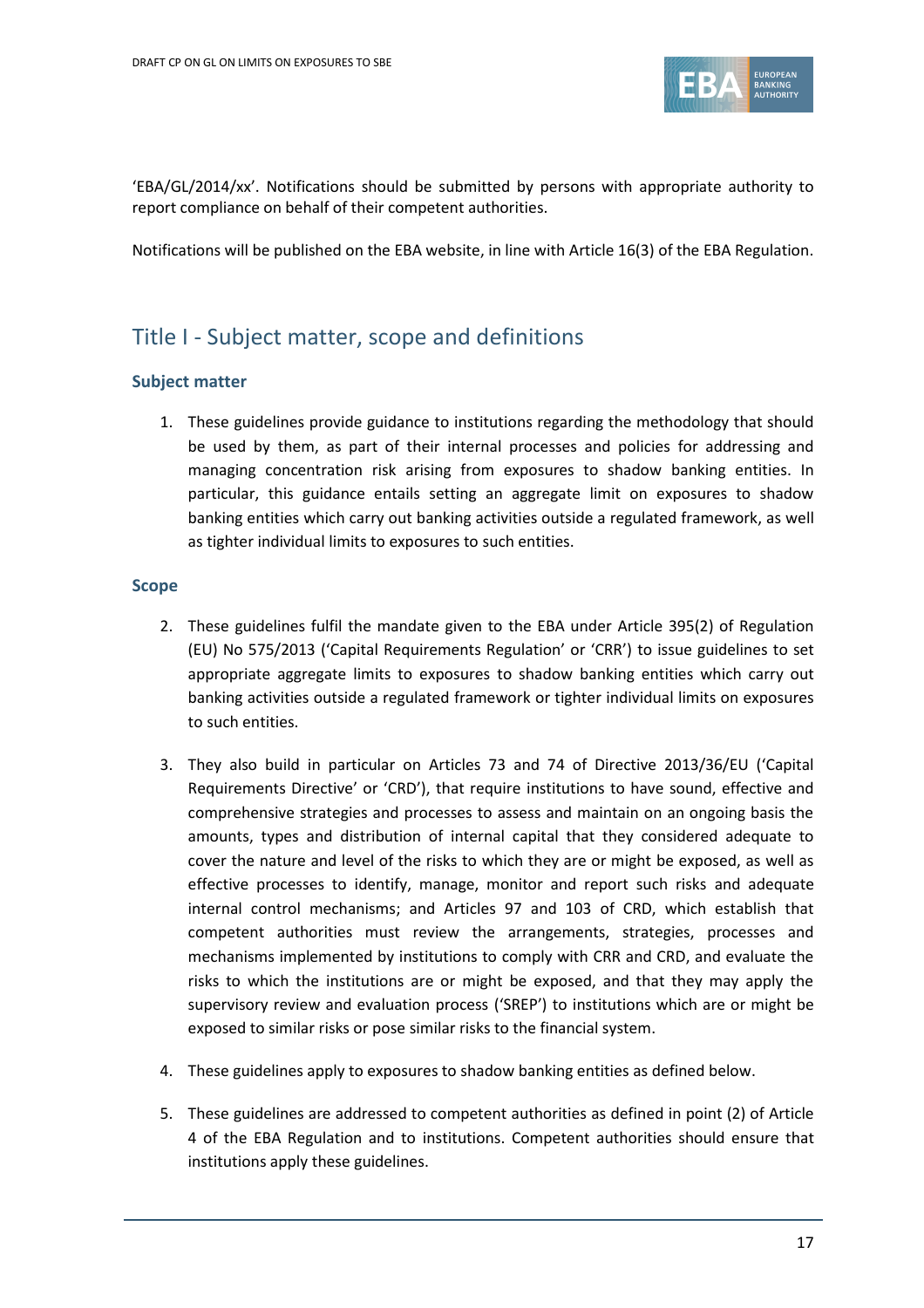

### **Definitions**

6. For the purposes of these guidelines, and in addition to the definitions provided in the CRD/CRR (and in particular the definition of exposures pursuant to Part Four of the CRR), the following definitions apply:

-*Credit intermediation activities* means bank-like activities involving maturity transformation, liquidity transformation, leverage, credit risk transfer or similar activities.

These activities include at least those listed in the following points of Annex 1 of the CRD: points 1 to 3, 6 to 8, 10, 11.

-*Exposures to shadow banking entities* means the exposures to shadow banking entities pursuant to Part Four of the CRR with an exposure value equal to or in excess of 0,25 % of the institution's eligible capital.

### -*Excluded undertakings means*:

(1) undertakings included in consolidated supervision on the basis of the consolidated situation;

(2) undertakings not included in consolidated supervision but which are supervised on a consolidated basis by a third country competent authority pursuant to the law of a third country which applies prudential and supervisory requirements that are at least equivalent to those applied in the Union;

(3) undertakings which are not within the scope of point (1) and (2) but which are:

- (a) credit institutions;
- (b) investment firms;

(c) third country credit institutions if the third country applies prudential and supervisory requirements to that institution that are at least equivalent to those applied in the Union;

(d) recognised third country investment firms;

(e) financial institutions authorised and supervised by the competent authorities or third country competent authorities and subject to prudential and supervisory requirements comparable to those applied to institutions in terms of robustness;

(f) entities referred to in points (2) to (23) of Article 2(5) of the CRD;

(g) entities referred to in Article 9(2) of the CRD;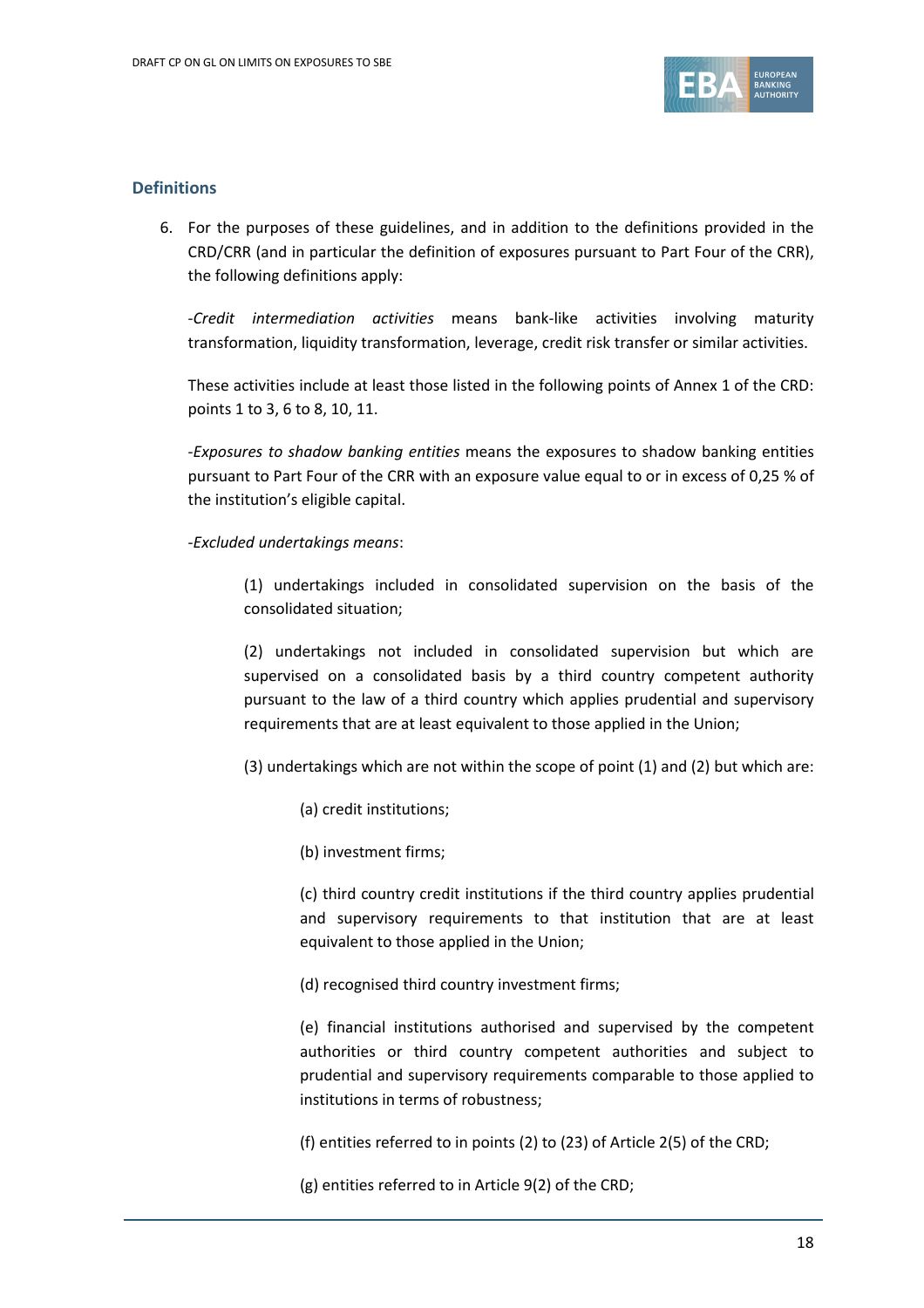

(h) insurance holding companies, insurance undertakings, reinsurance undertakings and third-country insurance undertakings and third-country reinsurance undertakings where the supervisory regime of the third country concerned is deemed equivalent;

(i) undertakings excluded from the scope of Directive 2009/138/EC on the taking up and pursuit of the business of insurance and reinsurance in accordance with Article 4 of that Directive;

(j) institutions for occupational retirement provision and institutions within the meaning of point (a) of Article 6 of Directive 2003/41/EC on the activities and supervision of institutions for occupational retirement provision, and third country institutions carrying out equivalent business and subject to prudential and supervisory requirements comparable to those applied to institutions within the meaning of point (a) of Article 6 of Directive 2003/41/EC in terms of robustness shall be treated as exposures to institutions;

(k) undertakings for collective investment in transferable securities:

(i) within the meaning of Article 1 of Directive 2009/65/EC (as amended);

(ii) established in third countries where they are authorised under laws which provide that they are subject to supervision considered to be equivalent to that laid down in Directive 2009/65/EC;

except undertakings that invest in financial assets with a residual maturity not exceeding two years (short term assets) and have as distinct or cumulative objectives offering returns in line with money market rates or preserving the value of the investment (MMFs);

(l) central counterparties (CCPs) as defined in point (1) of Article 2 of Regulation (EU) No 648/2012 on OTC derivatives, central counterparties and trade repositories established in the EU and third country CCPs recognised by ESMA pursuant to Article 25 of that Regulation.

-*Shadow banking entities* means undertakings that:

(1) carry out one or more credit intermediation activities;

(2) are not excluded undertakings.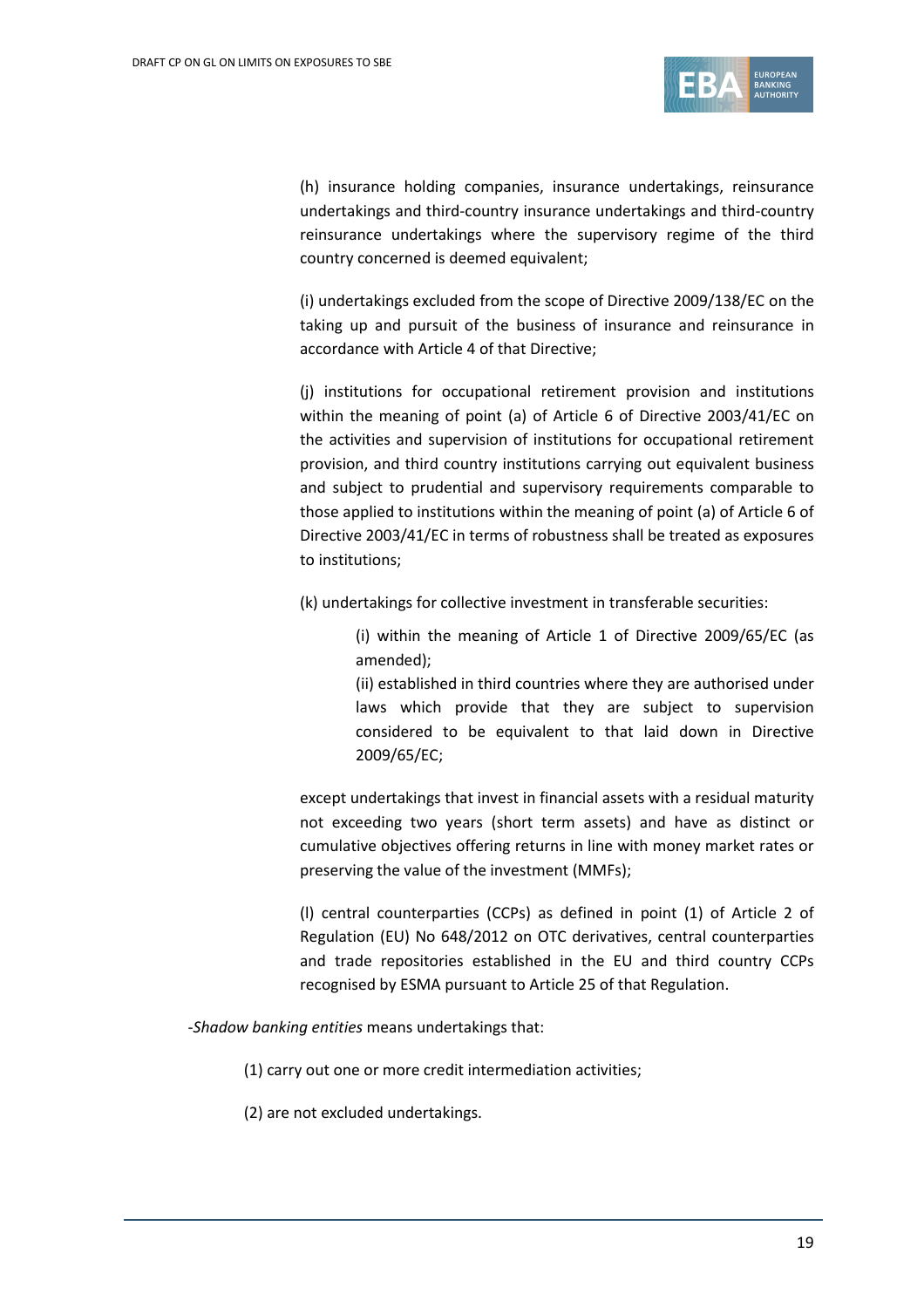

The general approach proposed by the EBA is to exclude from the scope of the definition of 'shadow banking entities' entities that are subject to an appropriate prudential framework either as a result of prudential consolidation or, where entities are not within the scope of consolidation, certain sector-specific prudential frameworks which are deemed to cover for the risks posed by the bank-like activities of the entity. With regard to funds nevertheless, non-MMFs UCITS established in the EU (and those established in third countries where equivalent supervisory requirements apply) would be excluded. Said differently, all funds would be considered as falling in the scope of the definition of shadow banking entities except if they are non-MMF UCITS (and third country firms subject to equivalent requirements). All MMFs (being UCITS or AIFs), all AIFs and all unregulated funds would fall in the scope.

Q1: Do you agree with the approach the EBA has proposed for the purposes of defining shadow banking entities? In particular:

- Do you consider that this approach is workable in practice? If not, please explain why and present possible alternatives?
- Do you agree with the proposed approach to the exclusion of certain undertakings, including the approach to the treatment of funds? In particular, do you see any risks stemming from the exclusion of non-MMF UCITS given the size of the industry? If you do not agree with the proposed approach, please explain why not and present the rationale for the alternative approach(es) (e.g. on the basis of specific prudential requirements, redemption limits, maximum liquidity mismatch and leverage etc).

# Title II – Requirements regarding limits to exposures to the shadow banking sector

Institutions should comply with the general principles referred to in paragraph 1 below, as well as set limits as referred to under paragraphs 3 and 4, as applicable.

1- Effective processes and control mechanisms

Each institution should:

- a) Identify its individual exposures to shadow banking entities, all potential risks to the institution arising from those exposures, and the potential impact of those risks.
- b) Set out an internal framework for the identification, management, control, and mitigation of the risks outlined in letter a). This framework should include clearly defined analyses to be performed by risk officers regarding the business of a shadow banking entity to which an exposure arises, the potential risks to the institution, and the likelihood of contagion stemming from these risks to the entity. Those analyses should be performed under the supervision of the credit risk committee, which should be duly informed of the results.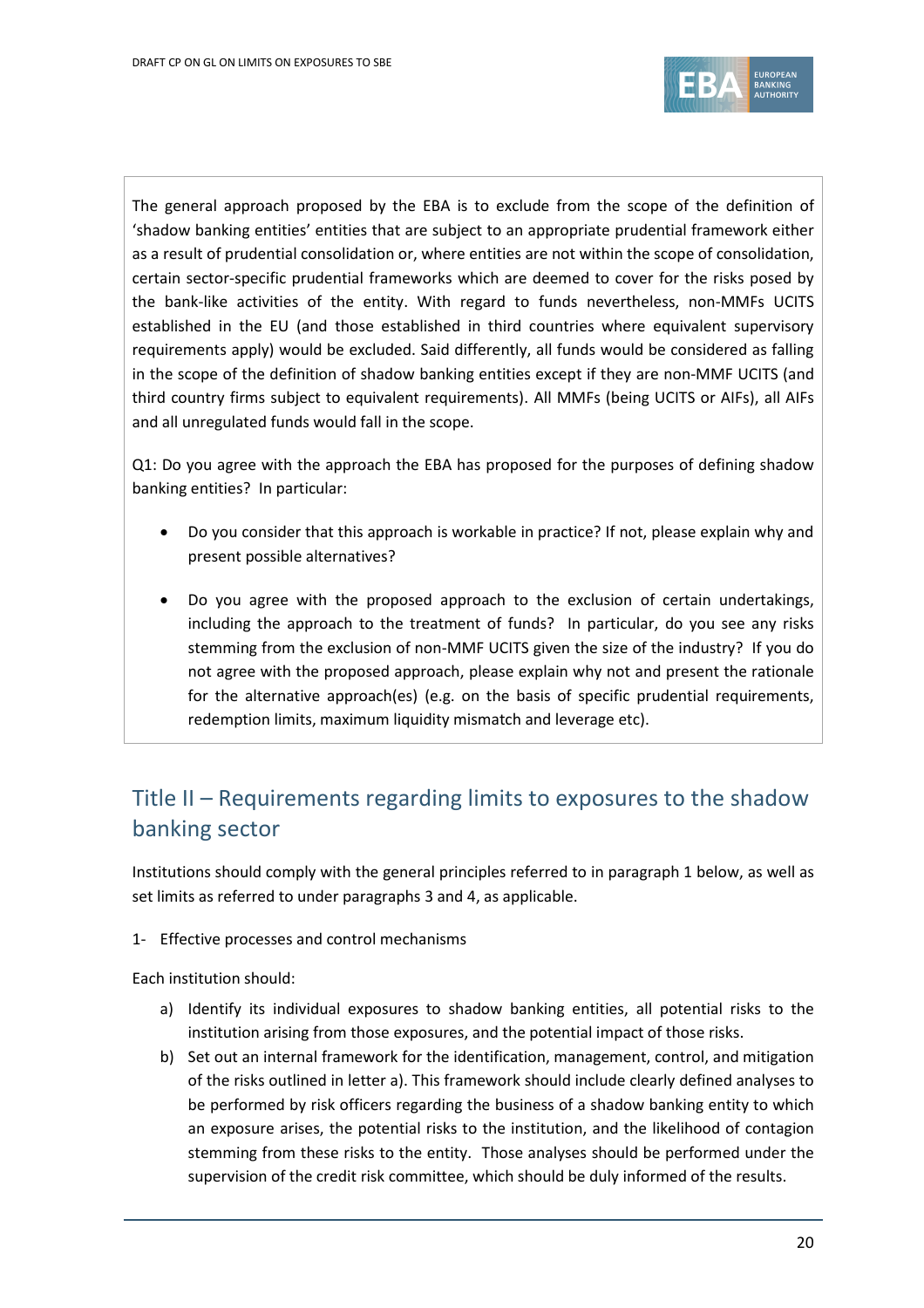

- c) Ensure that risks outlined in letter a) are adequately taken into account within the institution's ICAAP and capital planning.
- d) Based on the assessment conducted under letter a), set the institution's risk tolerance/risk appetite for exposures to shadow banking entities.
- e) Implement a robust process for determining interconnectedness between shadow banking entities, and between shadow banking entities and the institution. This process should in particular address situations where interconnectedness cannot be determined, and set out appropriate mitigation techniques to address potential risks stemming from this uncertainty.
- f) Have effective procedures and reporting processes to the management body regarding exposures to shadow banking entities within the institution's overall risk management framework.
- g) Implement appropriate action plans in the event of a breach of the limits set by the institution in accordance with paragraphs 3 and 4 below.

Q2: Do you agree with the approach the EBA has proposed for the purposes of establishing effective processes and control mechanisms? If not, please explain why and present possible alternatives.

### 2- Oversight by the management body of the institutions

When overseeing the application of the principles referred to above as well as the application of the principal approach, the institution's management body should, on a regular predetermined basis:

- a) Review and approve the institution's risk appetite to exposures to shadow banking entities and aggregate and individual limits set in line paragraphs 3 and 4 below;
- b) Review and approve the risk management process to manage exposures to shadow banking entities, including analysis of risks arising from those exposures, risk mitigation techniques and potential impact on the institution under stressed scenarios;
- c) Review the institution's exposures to shadow banking entities (on an aggregate and individual basis) as a percentage of total exposures and expected and incurred losses;
- d) Ensure the setting of the limits referred to in these guidelines is documented, including any changes to them.

Q3: Do you agree with the approach the EBA has proposed for the purposes of establishing appropriate oversight arrangements? If not, please explain why and present possible alternatives.

## **Principal approach**

3- Setting an aggregate limit to shadow banking entities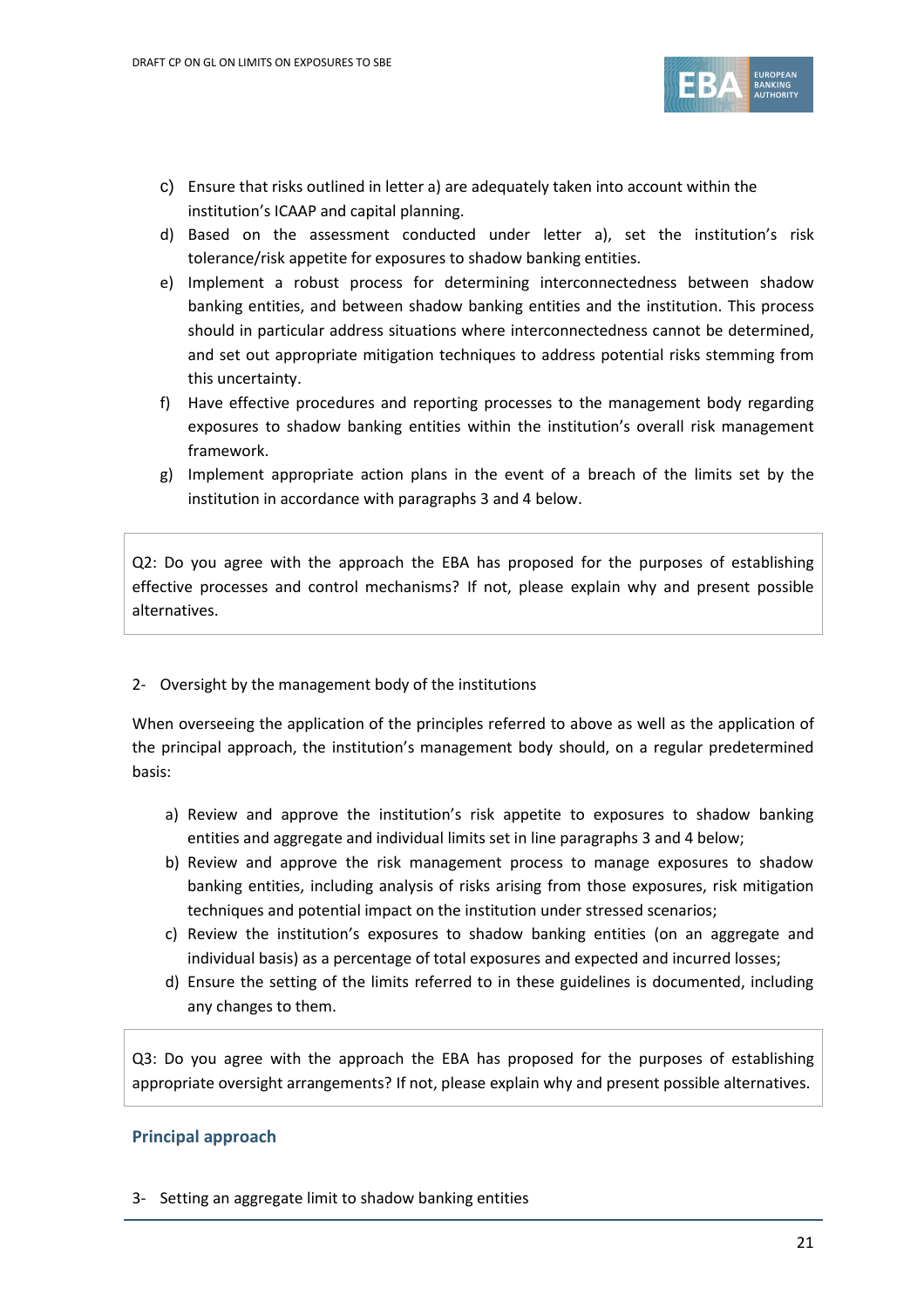

Institutions should set an aggregate limit to its exposures to the shadow banking sector relative to their eligible capital. When setting this limit, each institution should take into account:

- a) its business model, risk management framework as outlined in paragraph 1b) above, and risk appetite as outlined in paragraph 1 d) above;
- b) the size of its current exposures to shadow banking entities relative to its total exposures and relative to its total exposure to regulated financial sector entities;
- c) interconnectedness as outlined in paragraph 1 e) above.
- 4- Setting individual limits on exposures to shadow banking entities

Independently from the aggregate limit, and in addition to it, institutions should set tighter limits to their individual exposures to shadow banking entities. When setting those limits for their internal assessment process, the institutions should take into account:

- a) The regulatory status of the shadow banking entity, in particular whether it is subject to any prudential or supervisory requirements;
- b) The financial situation of the shadow banking entity including, but not limited to, its capital position, financial leverage and liquidity position;
- c) Information available about the portfolio of the shadow banking entity, in particular nonperforming loans;
- d) Available evidence about the adequacy of the credit analysis performed by the shadow banking entity on its portfolio, if applicable;
- e) Whether the shadow banking entity will be vulnerable to asset price or credit quality volatility;
- f) Concentration of credit intermediation activities relative to other business activities of the shadow banking entity;
- g) Interconnectedness as outlined in paragraph 1 e) above;
- h) Any other relevant factors identified by the institution under paragraph 1 a) above.

Q4: Do you agree with the approaches the EBA has proposed for the purposes of establishing aggregate and individual limits? If not, please explain why and present possible alternatives.

### **Fallback approach**

If institutions are not able, due to either an insufficient level of information about the activities of shadow banking entities to which they have exposures or to the lack of effective processes to use that information, to apply the principal approach set out above, they should apply a limit of 25% of their eligible capital to their aggregate exposures to shadow banking entities as defined by these guidelines.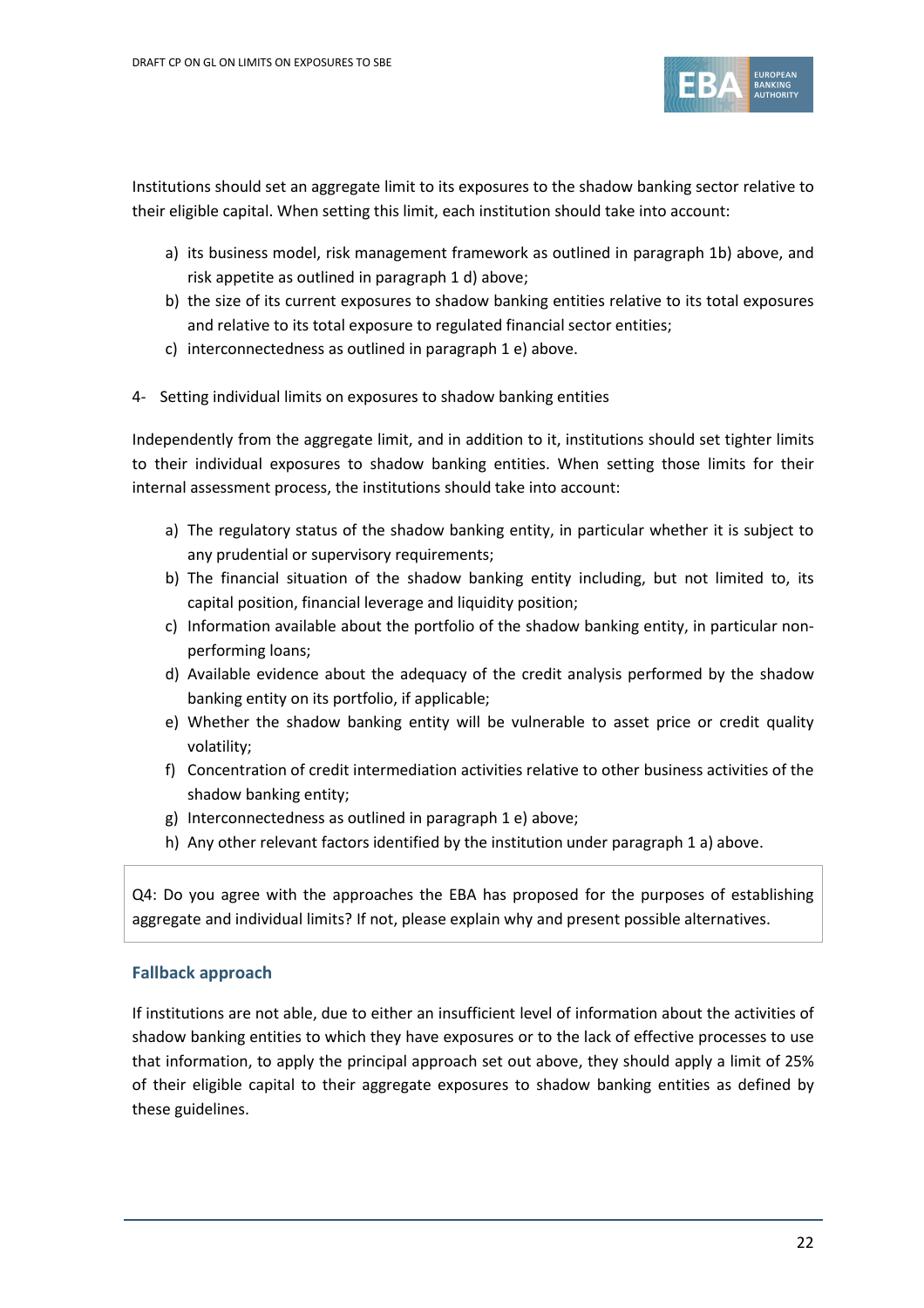



2. It is useful to detail the way each approach would work, starting with the principal approach, and assuming as an example that the institution has exposures A, B, C, and D to shadow banking entities:

### **Figure 2: principal approach**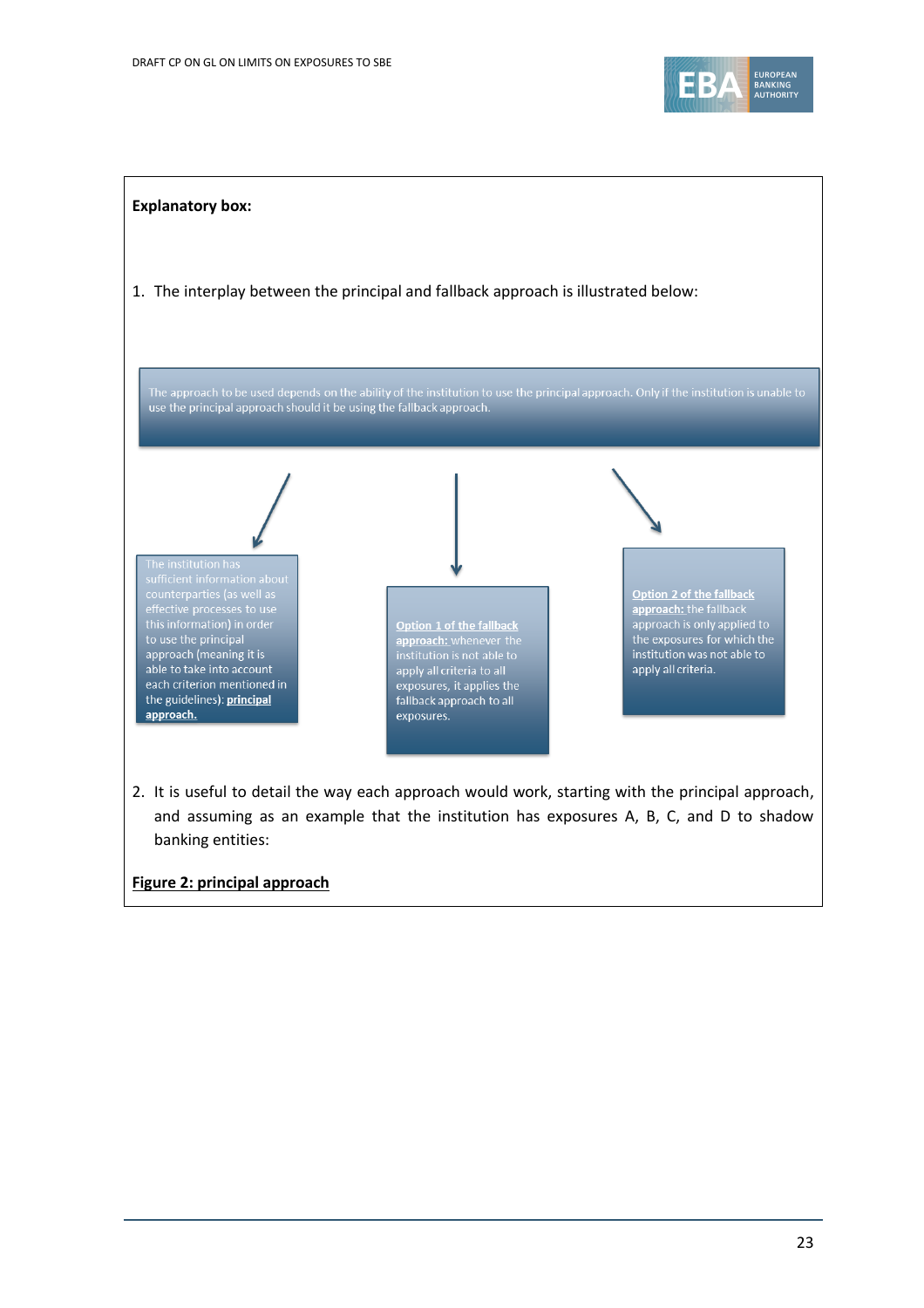

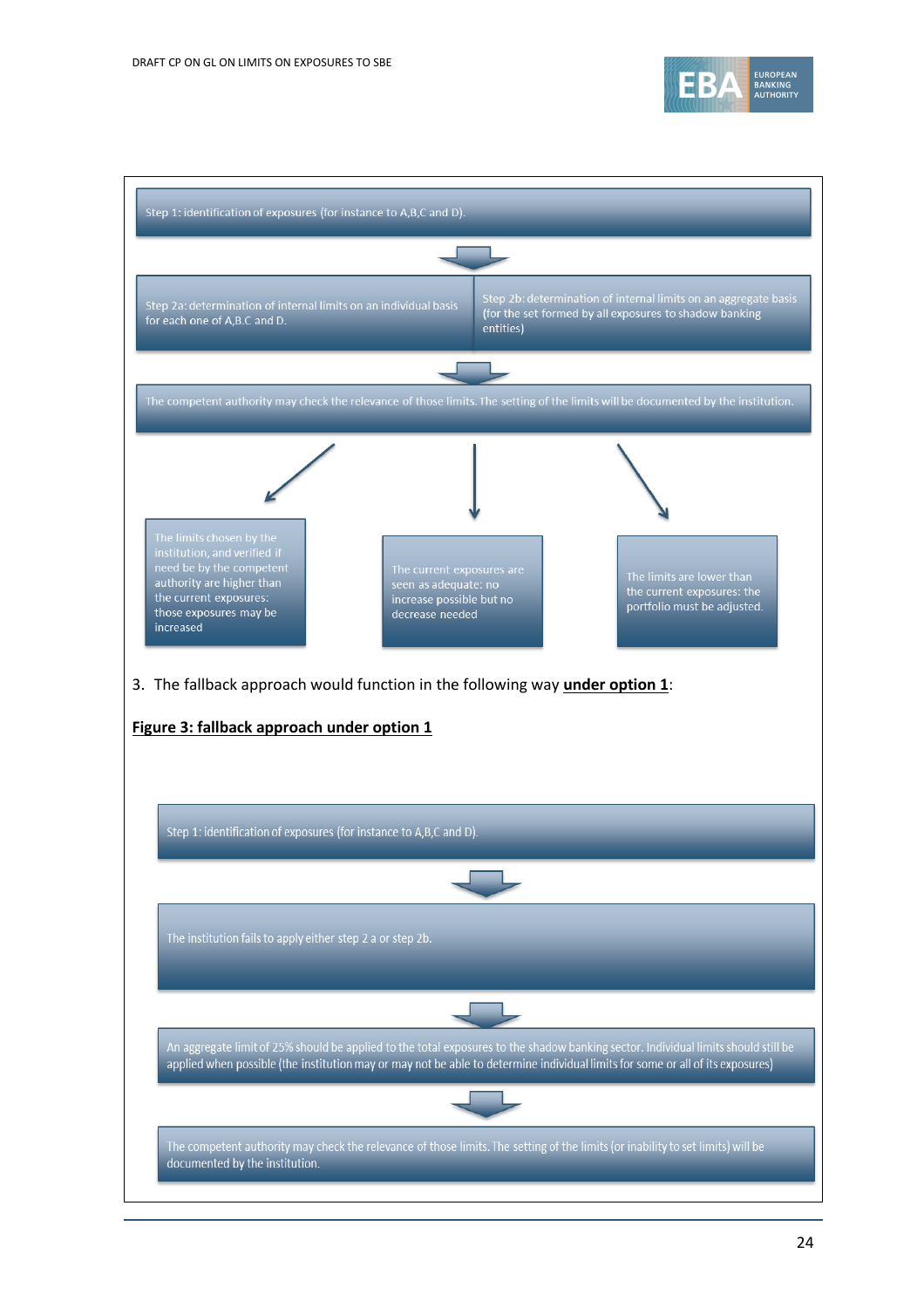

|                                                                                                      | Figure 4: fallback approach, option 2                                                     |                                                                                                                                                                                                                             |                                                                                                            |                                                                                                                                   |
|------------------------------------------------------------------------------------------------------|-------------------------------------------------------------------------------------------|-----------------------------------------------------------------------------------------------------------------------------------------------------------------------------------------------------------------------------|------------------------------------------------------------------------------------------------------------|-----------------------------------------------------------------------------------------------------------------------------------|
|                                                                                                      | Step 1: identification of exposures (for instance to A,B,C and D).                        |                                                                                                                                                                                                                             |                                                                                                            |                                                                                                                                   |
|                                                                                                      |                                                                                           |                                                                                                                                                                                                                             |                                                                                                            |                                                                                                                                   |
|                                                                                                      |                                                                                           | The institution fails to apply either step 2 a for some exposures only (for instance A and B).                                                                                                                              |                                                                                                            |                                                                                                                                   |
|                                                                                                      |                                                                                           |                                                                                                                                                                                                                             |                                                                                                            |                                                                                                                                   |
|                                                                                                      |                                                                                           |                                                                                                                                                                                                                             |                                                                                                            |                                                                                                                                   |
|                                                                                                      | limits should still be applied in the other cases (C and D).                              | An aggregate limit of 25% should be applied only to the exposures for which step 2a was not completed (for A and B). Individual                                                                                             |                                                                                                            |                                                                                                                                   |
|                                                                                                      |                                                                                           |                                                                                                                                                                                                                             |                                                                                                            |                                                                                                                                   |
| for each one of C and D.                                                                             | Step 2a: determination of internal limits on an individual basis                          |                                                                                                                                                                                                                             | (for the set formed by all exposures to shadow banking<br>limits for A and B was not possible)             | Step 2b: determination of internal limits on an aggregate basis<br>entities, meaning A, B,C and D, even though setting individual |
|                                                                                                      |                                                                                           |                                                                                                                                                                                                                             |                                                                                                            |                                                                                                                                   |
|                                                                                                      |                                                                                           |                                                                                                                                                                                                                             |                                                                                                            |                                                                                                                                   |
| documented by the institution.                                                                       |                                                                                           | The competent authority may check the relevance of those limits. The setting of the limits (or inability to set limits) will be<br>5. In order to compare those approaches in practice, an numerical example could be used: |                                                                                                            |                                                                                                                                   |
|                                                                                                      | <b>Setting limits under</b><br>the principal<br>approach (as a % of<br>eligible capital): | <b>Setting limits under</b><br>the fallback<br>approach(as a % of<br>eligible capital):<br>Option 1                                                                                                                         | <b>Setting limits under</b><br>the fallback<br>approach(as a % of<br>eligible capital):<br><b>Option 2</b> |                                                                                                                                   |
|                                                                                                      | 10                                                                                        | ?                                                                                                                                                                                                                           | ?                                                                                                          |                                                                                                                                   |
|                                                                                                      | 11                                                                                        | ŗ                                                                                                                                                                                                                           | ?                                                                                                          |                                                                                                                                   |
| <b>Limit set for (Name</b><br>of the counterparty)<br>A<br>B<br>C                                    | 14                                                                                        | 14                                                                                                                                                                                                                          | 14                                                                                                         |                                                                                                                                   |
|                                                                                                      | 15                                                                                        | 15                                                                                                                                                                                                                          | 15                                                                                                         |                                                                                                                                   |
|                                                                                                      | 50                                                                                        | Not applicable                                                                                                                                                                                                              | 50                                                                                                         |                                                                                                                                   |
| D<br><b>AGGREGATE LIMIT</b><br>(principal approach)<br><b>AGGREGATE LIMIT</b><br>(fallback approach) | Not applicable                                                                            | 25                                                                                                                                                                                                                          | 25, only applicable<br>to A and B                                                                          |                                                                                                                                   |

7. In case Option 2 would be considered, the EBA could still choose to impose a different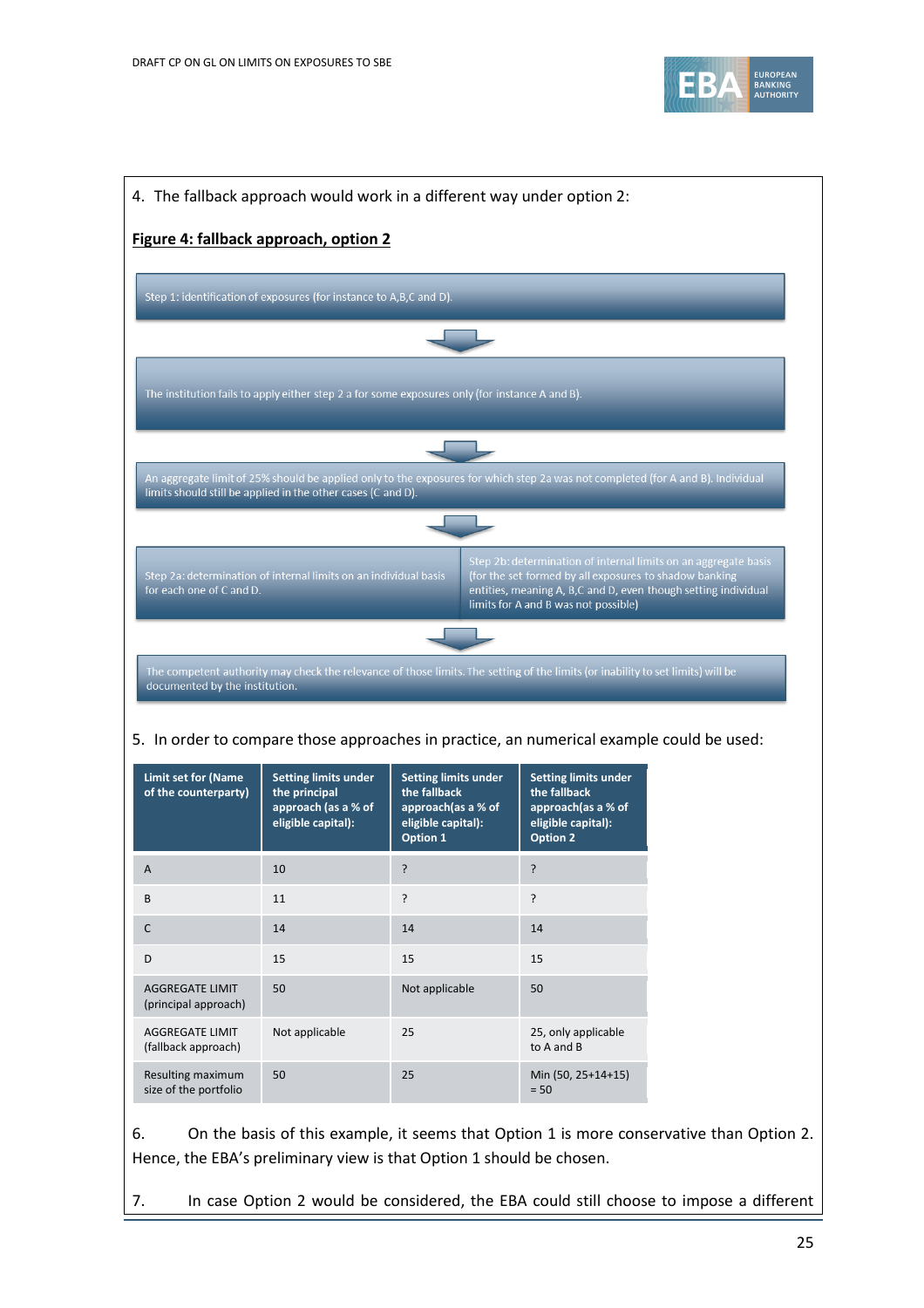

limit than 25%. In particular, a tighter limit could be chosen in order to make the approach more conservative.

Q5: Do you think that Option 2 is preferable to Option 1 for the fallback approach? If so, why? In particular:

- Do you believe that Option 2 provides more incentives to gather information about exposures than Option 1?
- Do you believe that Option 2 can be more conservative than Option 1? If so, when?
- Do you see some practical issues in implementing one option rather than the other?

Q6: Taking into account, in particular, the fact that the 25% limit is consistent with the current limit in the large exposures framework, do you agree it is an adequate limit for the fallback approach? If not, why? What would the impact of such a limit be in the case of Option 1? And in the case of Option 2?

## Title III – Final provisions and implementation

Institutions should comply with these guidelines, and competent authorities should implement them by incorporating them into their supervisory processes and legal frameworks by xx of xxxx of 20xx.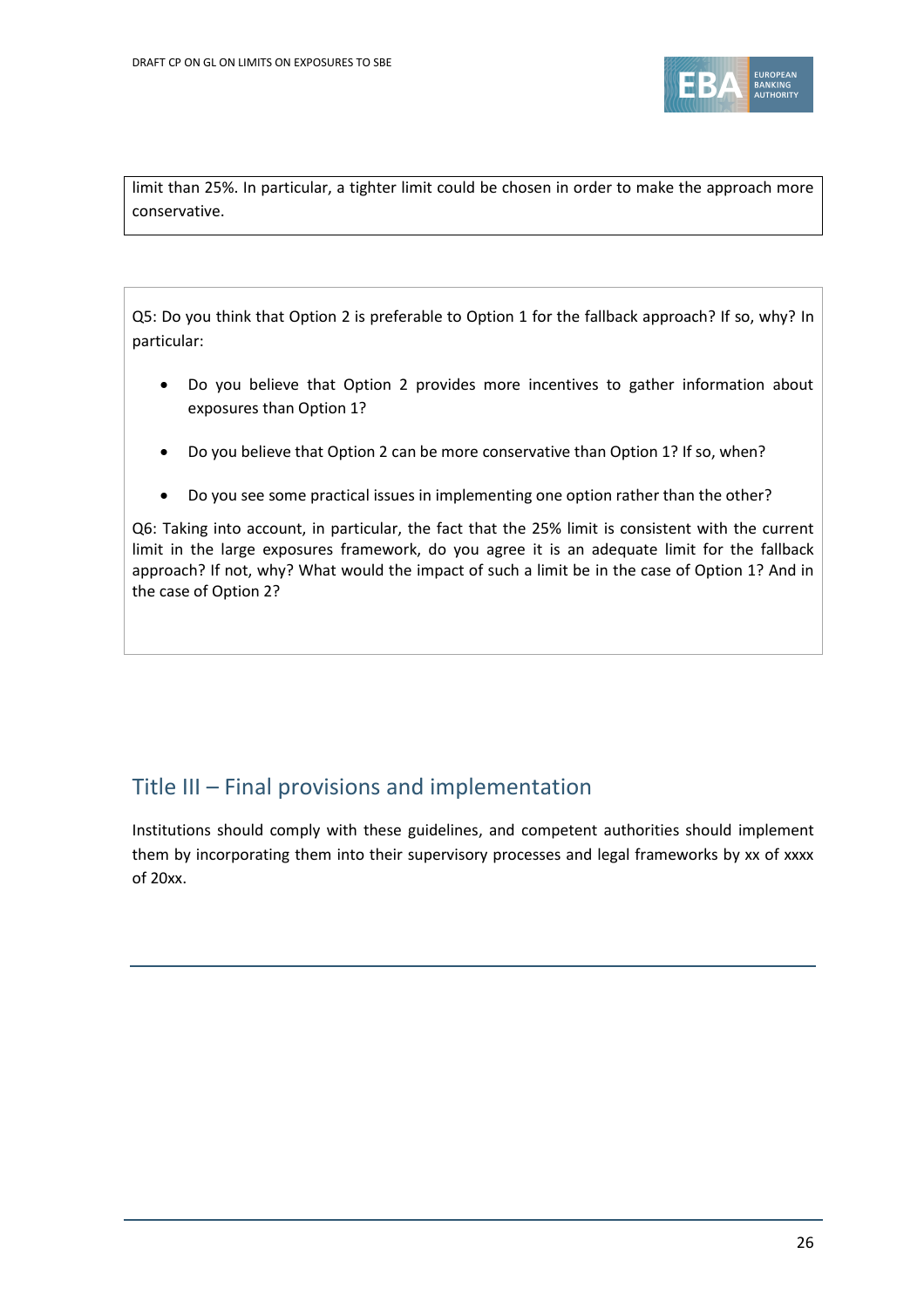

# 5. Accompanying documents

# 5.1 Draft Cost-Benefit Analysis / Impact Assessment

## **5.1.1 Problem identification**

The interconnectedness between the (regulated) banking sector and shadow banking entities and the specific risks posed by shadow banking entities to the stability of the financial system provide the motivation for action to be taken with regard to institutions' exposures to shadow banking entities.

Under the current regulatory regime, exposures to shadow banking entities are already subject to limits under the general framework for large exposures. However, the general framework for large exposure can be supplemented by provisions that would be specific to the monitoring and limiting of exposures to shadow banking entities, given the risks they might entail. To set such framework, there is a set of decisions to be made, regarding the scope of the application of the Guidelines (GL) (in particular the definition of shadow banking entities) and the limits to be set.

## **5.1.2 Policy objectives**

The present GL are intended to fulfil the regulatory objectives of (a) mitigating micro-prudential risk (i.e. risks posed to institutions as a result of their exposures to shadow banking entities), (b) mitigating macro-prudential risks (e.g. financial stability), and (c) mitigating regulatory arbitrage risks, i.e. between the regulated and unregulated parts of the financial system. To achieve the regulatory objectives the GL target specific and operational objectives. Precisely, the GL aim to specify the scope of the application (specific objective), the definition of shadow banking entities (operational objective to meet the specific objective of the scope of application) and the types of limits which might be set (specific objective).

The legal mandate in Article 395(2) of the CRR, requires the EBA to issue guidelines to set appropriate aggregate limits to shadow banking exposures or tighter individual limits on exposures to shadow banking entities which carry out banking activities outside a regulated framework, taking into account any material detrimental impact on the provision of credit to the real economy or on the stability of financial markets.

## **5.1.3 Options considered**

**First set of options (specific): scope of application / definition of shadow banking entities**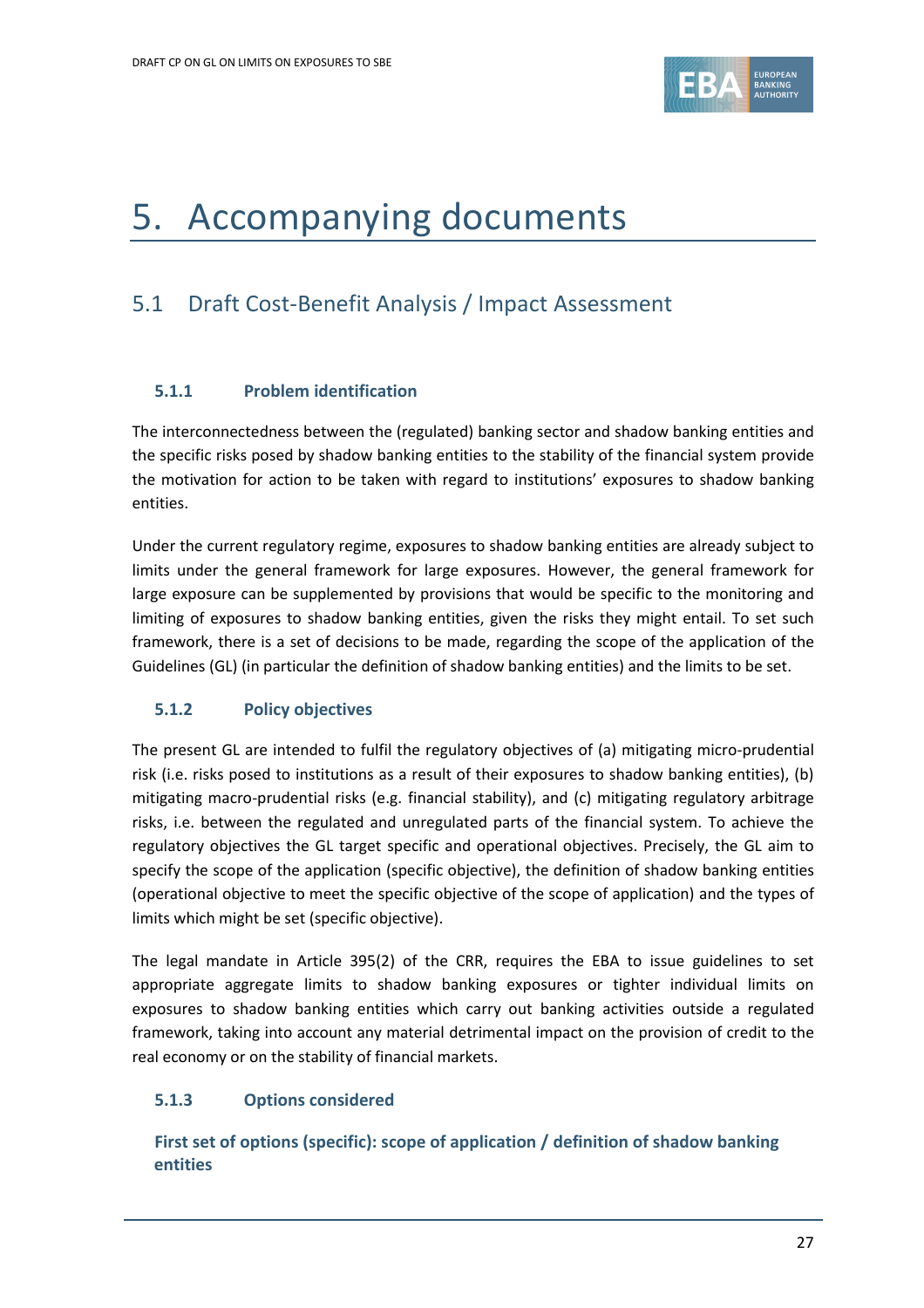

The mandate of the CRR requires the EBA to set limits on exposures to shadow banking entities which carry out banking activities outside a regulated framework.

As a starting point, the EBA considers that 'shadow banking entities' should be interpreted as entities carrying out the following types of activities: bank-like activities involving maturity transformation, liquidity transformation, leverage, credit risk transfer or similar activities. These activities include at least those listed in the following points of Annex 1 of the CRD: points 1 to 3, 6 to 8, 10, 11. This is consistent with the approach adopted in international (in particular FSB) and European contexts.

As for the interpretation of 'regulated framework', two key elements were considered: (i) the scope of prudential consolidation, and (ii) specific solo prudential and conduct regulatory frameworks.

First, as regards the treatment of *entities within the scope of prudential consolidation* the following options were considered:

- a. **Option 1:** Entities which are subject to solo prudential requirements and belong to the same group with the institution concerned should be outside of the definition of shadow banking entities;
- b. **Option 2:** Entities which are within the scope of prudential consolidation and belong to the same group with the institution concerned should be outside of the definition of shadow banking entities regardless of whether the entity concerned is subject to solo prudential requirements;
- c. **Option 3:** Entities which are within the scope of prudential consolidation shall be outside the definition of shadow banking entities regardless of whether: (a) the entity is in the *same* group as the institution concerned, or (b) the entity is subject to *solo* prudential requirements.

*Preferred option:* Option 3 is preferable as any such entities carrying out credit intermediation activities (irrespective of whether they are institutions or other regulated or unregulated entities) would be subject to prudential requirements as a result of prudential consolidation thereby mitigating any risks posed by the bank-like activities carried on by those entities. As such, these entities should not be regarded as being 'outside a regulated framework' and therefore should be carved out from the definition of shadow banking entities.

Second, for those *entities that are not within the scope of prudential consolidation*, the EBA considered different types of regulatory frameworks. In particular, three options were considered: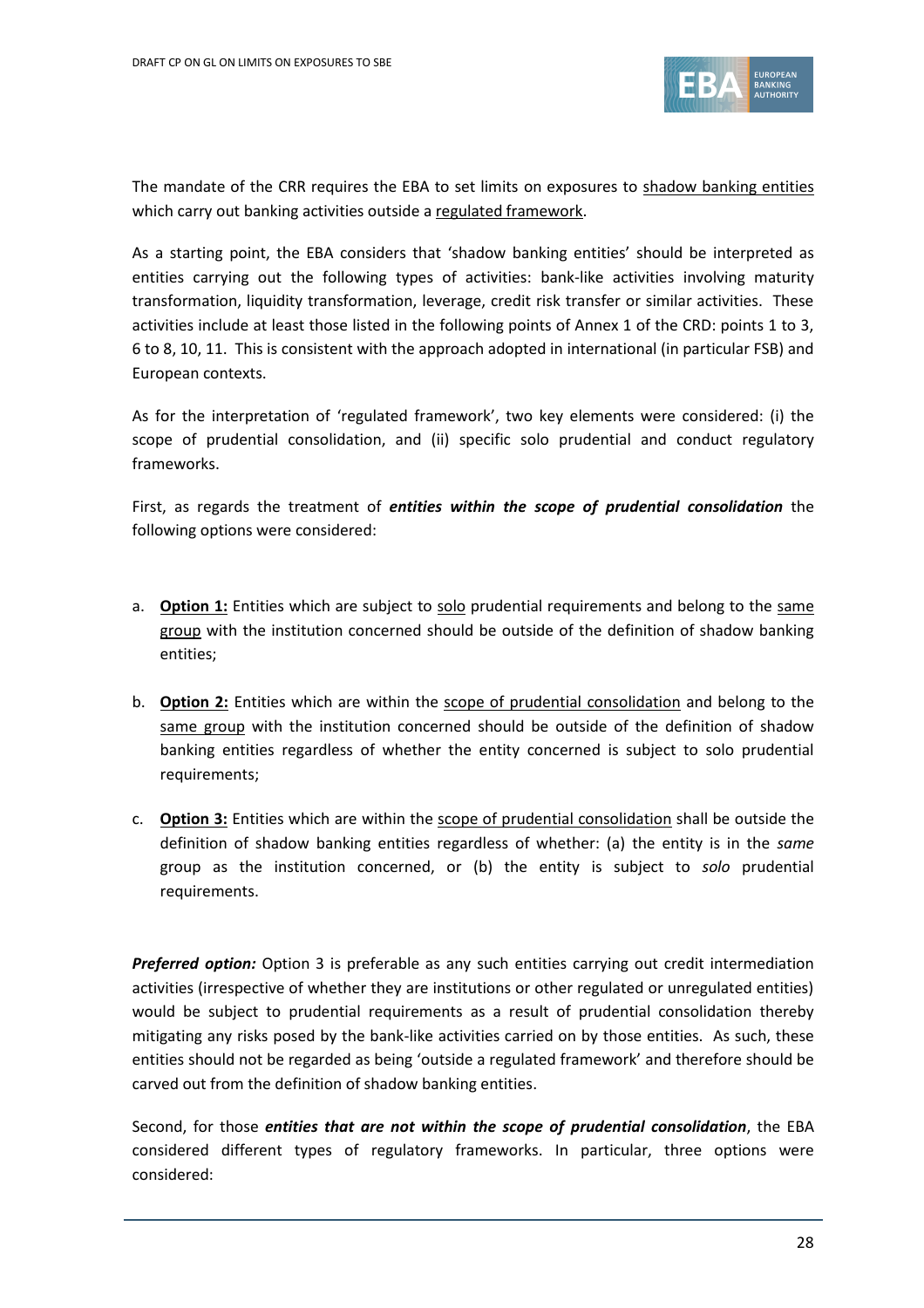

- a. **Option 1:** Institutions subject to the CRD/CRR and equivalent third country and national *prudential* frameworks should be carved out from the definition of shadow banking entities (**the narrow approach**);
- b. **Option 2:** Institutions subject to the CRD/CRR and equivalent third country and national *prudential* frameworks and entities subject to *prudential frameworks for specific forms of regulated entity* (and equivalent third country prudential frameworks should be carved out from the definition of shadow banking entities (**the intermediate approach**);
- c. **Option 3:** Entities subject to any regulatory framework (of a *prudential* or *conduct* nature) under Union law and equivalent third country and national law for *institutions and other regulated entities* should be carved out from the definition of shadow banking entities (**the broad approach**).

*Preferred option:* Having regard to the objectives identified in the section above, the focus of the policy debate on shadow banking in Union and international contexts, the need for EBA to act in a manner that is consistent and coherent with Union initiatives in the field of financial regulation, and the need for EBA to adopt a risk-based proportionate approach to regulation, the EBA considers that the intermediate approach (Option 2) is the only reasonable approach to interpretation for the purposes of the GL i.e. such that entities covered by the frameworks listed in the definition of 'excluded undertakings' should not be regarded as 'outside a regulated framework'. Under that approach, such a 'regulated framework' is understood as a robust prudential regulation framework where credit risk is adequately addressed.

Under the narrow approach (Option 1) all entities carrying out credit intermediation outside the regular banking system, including those that are not generally regarded as part of the shadow banking system and are subject to robust prudential requirements that the Union co-legislators have already set to mitigate risks having regard to the permitted business activities of those entities (see further below), would be within scope of the definition of shadow banking entities. Therefore such a broad scope would be inconsistent with the requirement set out in Article 395(2) CRR '*to take into account the outcomes of developments in the area of shadow banking and large exposures at the international levels*'. It would also result in a wide application of the GL which could unduly impede the provision of credit to the real economy (again, see Article 395(2) CRR). The broad approach (Option 3) on the other hand would carve out of scope entities that are, for example, subject to a light touch or no prudential regime which may fail to mitigate effectively risks posed by the carrying out of credit intermediation by the entity concerned.

The proposed approach, however, would focus on those entities that are not subject to an appropriate prudential framework thereby concentrating on those entities that pose the greatest risks both in terms of the direct exposures institutions face and more widely as regards the incentives for credit intermediation to be carried on outside the regulated framework.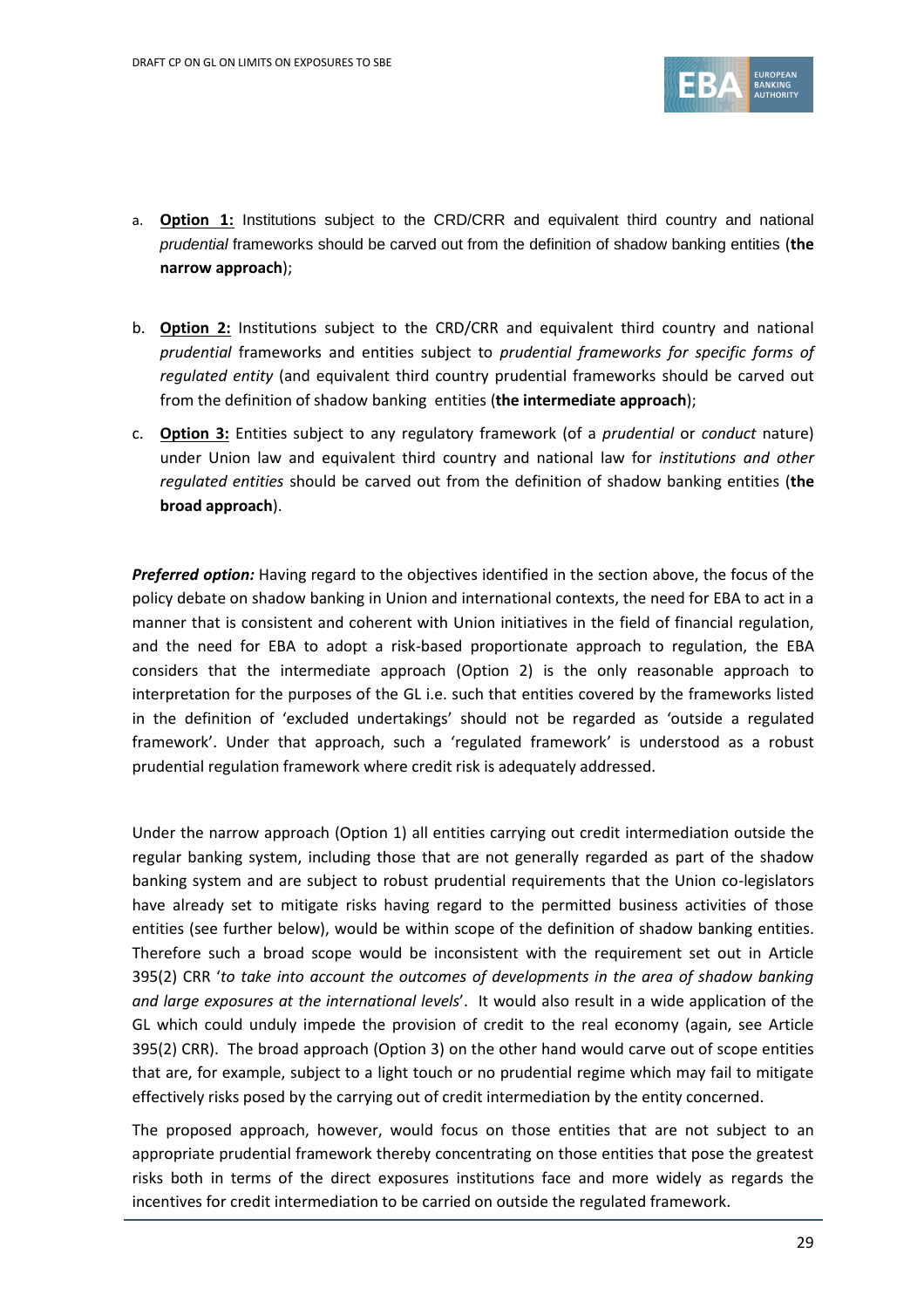

Turning specifically to the treatment of funds, these tend to engage in maturity and liquidity transformation and are generally regarded as outside the traditional banking sector. Therefore, *prima facie*, they should be in scope of the definition of shadow banking entity. However, some funds are regulated pursuant to prudential frameworks similar to those applied to credit institutions and investment firms. In particular, in the EU the UCITS Directive (Directive 2009/65/EC) prescribes a robust set of requirements under which undertakings for collective investment in transferable securities, and their managers, operate. Therefore, such funds do not pose the same level of risk to institutions in terms of credit and step-in/bail-out risk (e.g. due to reputational, franchise and other risks) as other forms of funds. For this reason, and following the logic outlined above, it is proposed that certain UCITS established in the EU (and those established in third countries where equivalent supervisory requirements apply) should be carved out from the definition of shadow banking entities. Other funds should remain within the scope of the definition of shadow banking entities.

### **Second set of options (specific): Establishment of limits**

After assessing the objectives of the limitation to be developed and the concerns to be addressed, EBA has identified three possible policy options (see 1 to 3 below).

1) **Option 1**: Explicit tighter limits on exposures to shadow banking entities under Pillar 1

Setting tighter limits (i.e. a large exposure limit lower than the current 25% of an institution's eligible capital after taking into account the effect of credit risk mitigation measures) on exposures to individual shadow banking entities would be a very direct way to limit the regulated banking sector's exposures to shadow banking entities. When setting such individual limits different types of shadow banking entities, activities or instruments could be considered.

However, such approach would not satisfactorily meet the requirement as set out in Article 395 para. 2 of the CRR as the Large Exposures framework within CRR is not a risk-based regime. Article 389 of the CRR explicitly defines "exposure value" for the purpose of large exposures as the accounting value (after certain adjustments) without applying risk weights or degrees of risk. Thus, the Pillar 1 rules on large exposures do not differentiate between degrees of riskiness but rather recognises low risk by (fully or partially) exempting certain kinds of exposures from the upper Large Exposures limit.

Given the above, the EBA does not propose setting GL on the Large Exposures framework that impose explicit limits lower than the current 25% of an institution's eligible capital on individual types of shadow banking exposures.

### **2) Option 2**: Individual limits to be set by institutions

It is possible that exposures to shadow banks may be higher risk than other types of exposure. Banking activities such as maturity and liquidity transformation are inherently risky. For this reason, institutions are subject to close prudential regulation, must participate in state-backed deposit insurance systems, and have access to central bank liquidity facilities. Shadow banks are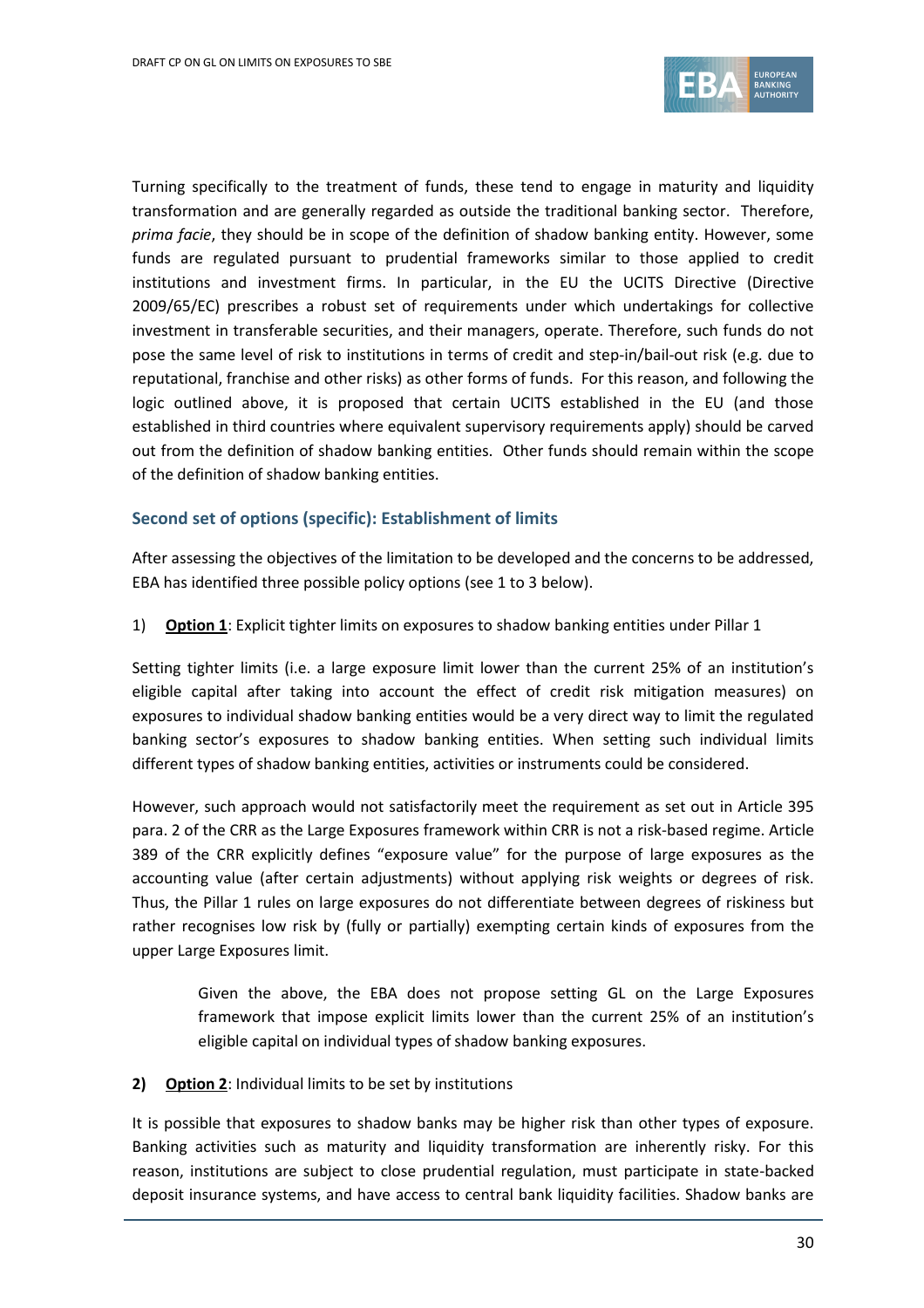

generally not subject to prudential regulation (or are not subject to the same standards of prudential regulation as core regulated entities such as institutions), do not provide access to deposit guarantee schemes to investors, and do not have access to central bank liquidity. To the extent that shadow banks carry out banking activities, exposures to shadow banks may therefore be inherently riskier than other types of exposures - and thus worthy of specific limits, to be set by the banks as part of its internal processes.

This approach could be understood as forming part of the Pillar 2 framework. It has to be noted that concentration risk is clearly identified as a core part of the Supervisory Review Process within the Capital Requirement Directive.<sup>21</sup> Where a concentration risk to shadow banks was identified, then a capital add-on, or additional obligation on a bank's funding / liquidity structure may be warranted.<sup>22</sup>

### 3) **Option 3**: Aggregate limits to the shadow banking sector to be set by the institutions

The interconnectedness between the shadow banking and the regulated banking sector, plus the tendency for shadow banking entities to engage in excessively leveraged or otherwise risky activities, calls for management of exposures not only to individual shadow banking entities, but also to the shadow banking sector in general.

Banks may have an incentive to shift activities to the shadow banking sector in response to more stringent capital requirement. Also, periods of low real interest rates may fuel such a tendency as demand from institutional cash pools for alternative investment opportunities grows and the 'search for yield' phenomenon accelerates funds into the shadow banking sector. An overall backstop limit, together with improved identification of large exposures connected to the shadow banking sector would help safeguard that the regulated banking sector, preventing it from overly fuelling the growth of the unregulated shadow banking sector (thus getting overly interlinked and exposed).

The EBA sees that an aggregate limit to the shadow banking sector will result in a net benefit to the economy. From a macro prudential perspective, this approach should ensure that the shadow banking sector remains able to provide credit to the real economy without creating excessive risks to financial stability (including spillover risk).

The institutions would set their aggregate limit to the shadow banking sector, in the same way as described in Option 2. If this principal approach cannot be applied, a fallback approach would be applied, where a set limit (25%) would be applied for the aggregate exposures to shadow banking entities. The following technical specifications are considered as fallback solutions:

 $^{21}$  See Directive 2013/36/EU – Section III, Article 98.1.b

<sup>&</sup>lt;sup>22</sup> It should be noted that in the Basel Capital Framework (and the CRD), concentration risk is not fully addressed in the context of Pillar 1. For credit risk it is assumed that IRB portfolios are perfectly diversified. Any resultant underestimation of risk should be corrected by addressing the concentration risk and allocating capital, where<br>
necessary. See the EBA guidelines on concentration risk for details: necessary. See the EBA guidelines on concentration risk for details: <https://www.eba.europa.eu/documents/10180/16094/Concentration.pdf>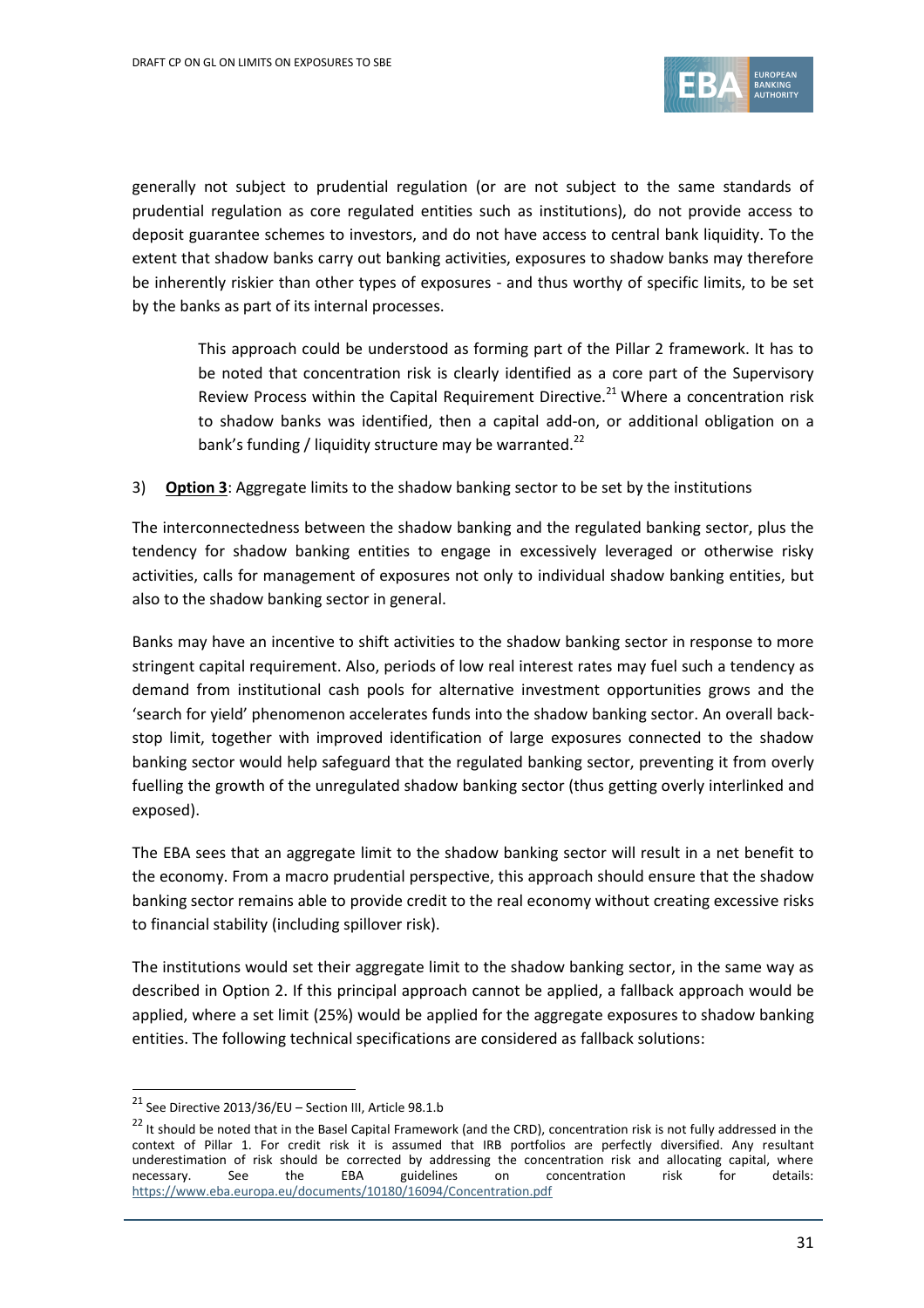

**Option 3a**: Institutions must apply the fallback approach for all exposures to shadow banking entities, even if the institution's inability to apply the principal approach concerns only parts of the exposure.

**Option 3b:** Institutions must apply the fallback approach only for those exposures, for which the principal approach cannot be applied. Those exposures are still to be included in the shadow banking sector for purposes of the aggregate limit under the principal approach.

*Preferred option:* After deliberating all pros and cons from a prudential perspective, EBA proposes to combine Options 2 and 3a. Institutions should set both an aggregate limit to their exposure to the shadow banking sector and, where needed and on the basis of their knowledge of their counterparties, set tighter limits to individual shadow banking entities. In addition, institutions unable to gather relevant information about individual counterparties from the shadow banking sector would be subject to an aggregate limit of 25% of their aggregate exposures to the shadow banking entities.

In addition, for the purposes of the application of the guideline, institutions could either:

**Option 1**: only consider exposures with a value equal to or in excess of 0.25 % of the institution's eligible capital or

**Option 2**: consider all exposures to shadow banking entities

Option 1 is consistent with other EBA products in the area of large exposures<sup>23</sup> and would slightly alleviate the burden for institutions and is therefore proposed as the preferred option.

## **5.1.4 Cost-benefit analysis**

1

Although the conduct of an extensive cost-benefit analysis is not meaningful and possible at this stage, the cost of the above specifications would be limited. There would be costs for some banks, if their information about their counterparties in the shadow banking sector is insufficient as they might need to change their processes.

Some financing companies are subsidiaries of a banking group, and as such will be prudentially regulated at a group consolidated level. If such financing companies are outside the scope of the proposed GL, but other standalone financing companies (i.e. those not part of any banking group) are within scope, anti-competitiveness issues ("no level playing field") may arise as a consequence.

Benefits would partially be of a macro prudential nature and would be difficult to quantify.

There is need for additional data collection to estimate the current level of exposures to shadow banking entities (according to the specifications provided above) and what would be the economic impact after applying the GL.

<sup>&</sup>lt;sup>23</sup> EBA Final Draft Regulatory Technical Standards on the determination of the overall exposure to a client or a group of connected clients in respect of transactions with underlying assets under Art. 390(8) of Regulation (EU) No 575/2013.